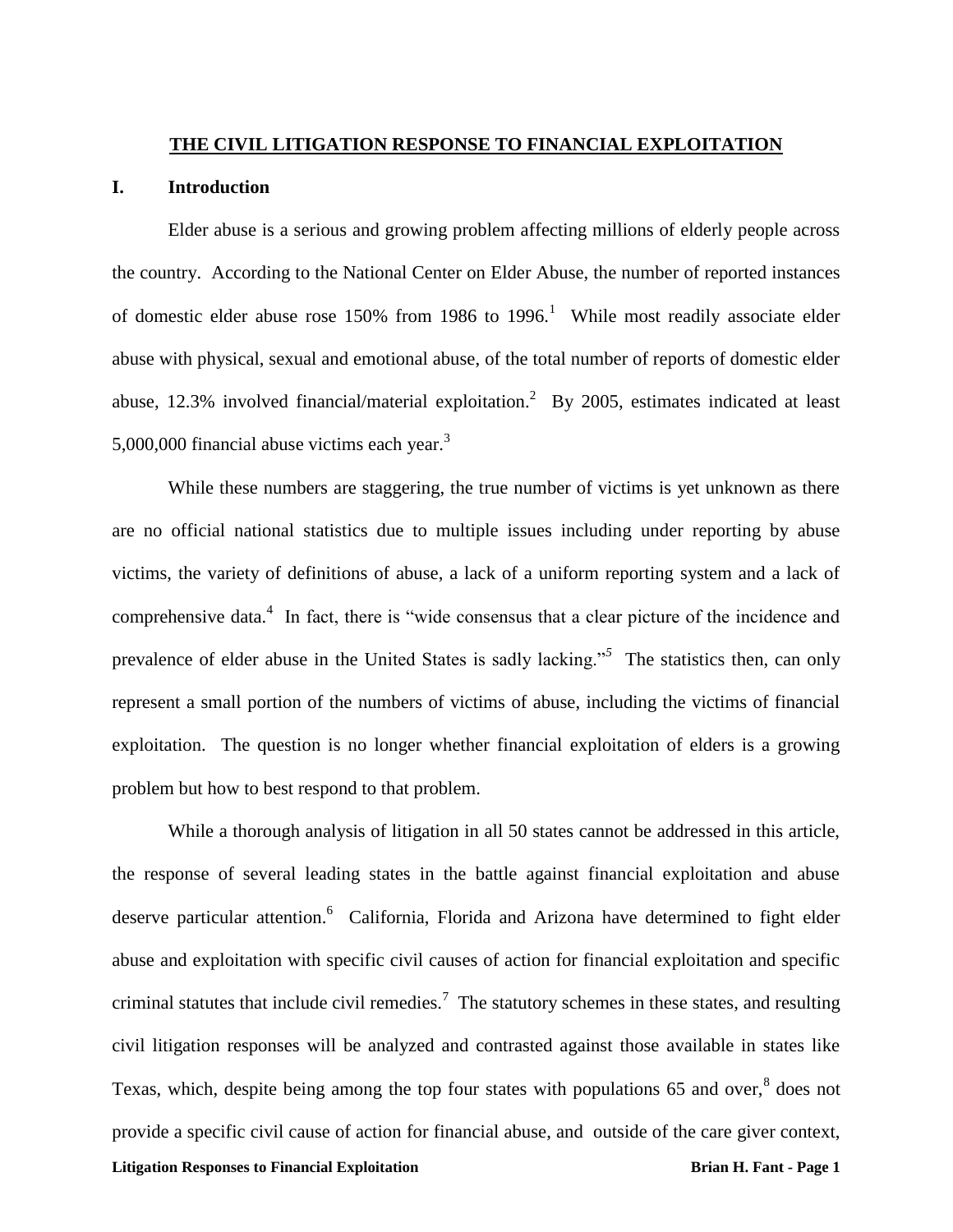does not have a specific penal code provision criminalizing the financial exploitation of elderly or disabled residents.<sup>9</sup> The goal of this article then is to advocate the necessity of legislation similar to that of California, Florida and Arizona, and to analyze the elements of effective civil litigation in response to financial exploitation. Finally, recommendations for handling will be specified for the trial lawyer representing victims of financial exploitation.

# **II. The Many Faces of Financial Exploitation**

Almost 20 years ago, the *New York Times* ran a front page article written by John Nordheimer spotlighting financial abuse of the elderly.<sup>10</sup> In the article, Nordheimer called financial exploitation "the crime of the 90's." With the advent of new technology and the resulting increased access to older adults, the "crime of the 90's" is surely "the crime of the 2000's" as well. So what is financial exploitation, and how does it appear?

While financial abuse has many faces, $11$  it is most commonly defined as the wrongful use of an elder's resources for another person's profit or advantage.<sup>12</sup> Highlighting its broad spectrum, Florida statutes define "exploitation" as including but not limited to: "1) breaches of fiduciary relationships, such as the misuse of a power of attorney or the abuse of guardianship duties, resulting in the unauthorized appropriation, sale or transfer of property; 2) unauthorized taking of personal assets; 3) misappropriation, misuse or transfer of monies belonging to a vulnerable adult from a personal or joint account; or 4) intentional or negligent failure to effectively use a vulnerable adult's income and assets for the necessities required for that person's support and maintenance."<sup>13</sup> It is evident that financial exploitation takes on many forms and faces, including the faces of trusted children and family members, the faces of unscrupulous salesmen preying on the vulnerability of the lonely and isolated, and even the faces of fiduciaries whose duty it is to protect the rights and assets elders.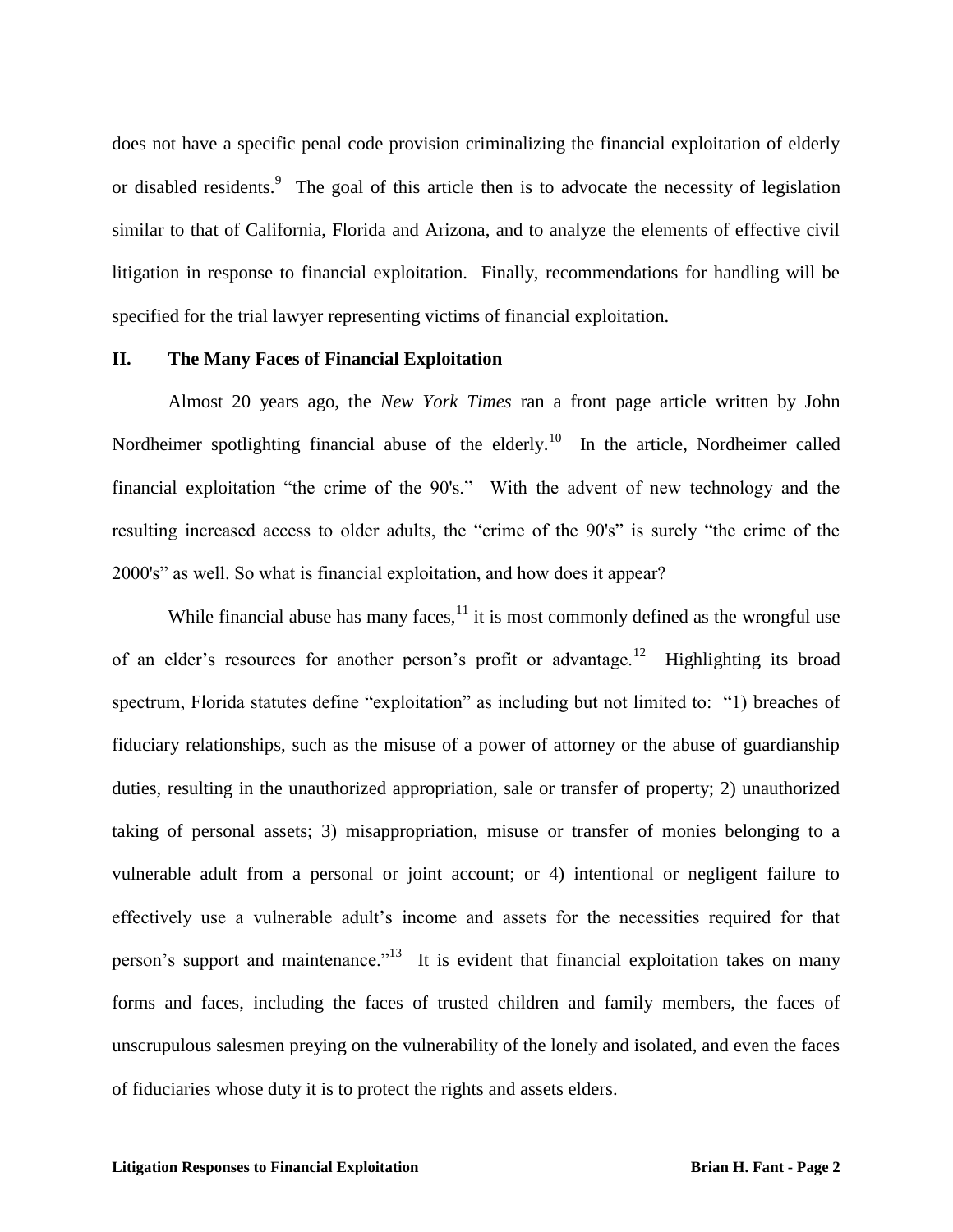Sadly, news stories routinely tell the stories of elders and vulnerable adults who are victimized by strangers and family members alike. The old stories of "aluminum siding salesmen" are being replaced with intricate frauds and scams perpetrated through the use of modern technology. In 2003, the National Consumer League reported that 26% of telemarketing victims were age 60 and older,<sup>14</sup> and Congress estimates that consumers lose more than \$40 billion annually to telemarketing fraud alone wherein as many as one in ten may be fraudulent.<sup>15</sup>

As computer technology has become more available and less intimidating to older adults, Web-based exploitation has grown. In 2002, the National Fraud Information Center received reports of internet fraud totaling  $$14, 674,933$ ,<sup>16</sup> and internet fraud complaints in 2008 were up 33.1% over  $2007$ .<sup>17</sup> From e-mails from stranded "college students" in Europe desperately seeking a few thousand dollars to get home, to gold coin investment scam artists preying on the fears of an economic turndown, senior adults are becoming more and more susceptible to exploitation. The fight against financial exploitation has been waged at both the Federal and State levels, so before analyzing the civil litigation response, a brief historical review of the national response is warranted. **III. The** 

#### **Federal Response to Financial Exploitation**

At the Federal level, the response to elder abuse lagged significantly behind the fight against child abuse.<sup>18</sup> While initial studies of elder abuse emerged in the late 70's,<sup>19</sup> it wasn't until 1981 and 1990 that several congressional reports identified elder abuse as a widespread problem.<sup>20</sup> Even though initial studies indicated that the number of financial abuse cases was relatively small compared to other forms of abuse,<sup>21</sup> the incidence of financial abuse was nevertheless significant enough to raise concern.<sup>22</sup>

**Litigation Responses to Financial Exploitation Brian H. Fant - Page 3** In 1996, the National Elder Abuse Incidence Study was mandated by Congress to study the issue.<sup>23</sup> Shortly thereafter, the National Center on Elder Abuse was established in an effort to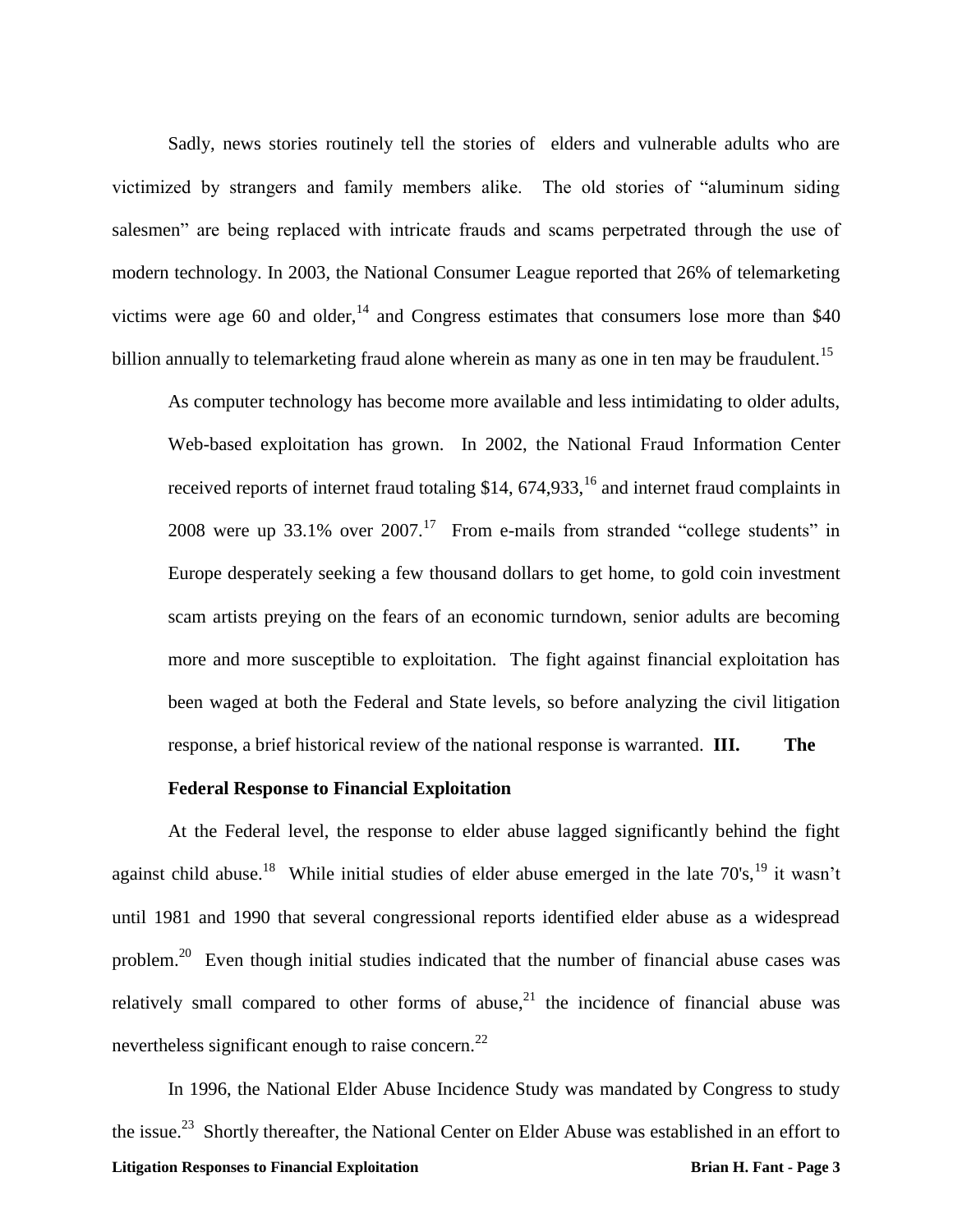determine an effective response to the problem,  $24$  and Legislation began to solidify around what was being called "the "Elder Justice Proposal."<sup>25</sup>

In 2003, Senator John B. Breaux and Senator Orring Hatch,<sup>26</sup> in outlining the highlights of the Elder Justice Proposal, stated: "[n]early a quarter century has passed since the First Congressional Hearings on Elder Abuse declared it to be a national disgrace. However, congressional action remains illusive, and not one single Federal employee works full-time on elder abuse, neglect and exploitation issues."<sup>27</sup> The Senators declared that "Congress must act now to provide Federal leadership to those on the front lines who are fighting elder abuse with scarce resources and fragmented systems."<sup>28</sup>

As a result of the research and recommendations made to fight the problem of elder abuse, the long-awaited Elder Justice Act was finally enacted on the 23day of March,  $2010^{29}$ The Act recognized that enhancing the law enforcement response was required, but it specifically refused to create a private cause of action.<sup>30</sup> While the Elder Justice Act is a positive step in response to our "national disgrace," without promulgating a private cause of action, the Act is limited in its scope and susceptible to being reduced to mere administrative inquiries without real accountability. An Act which does little more than creating long and tangled webs of administrative procedure runs the risk of having little or no effect on the welfare of those it seeks to protect. Ultimately, then, it is left to the states to battle elder abuse, including the abuse of financial exploitation.

## **IV. The States' Legislative Response to Financial Exploitation**

A detailed analysis of the varied legislative responses at the state level is beyond the scope of this paper, but a state-by-state compilation of the statutes addressing physical abuse is available.<sup>31</sup> An overview reveals that fundamentally, the legislative response to financial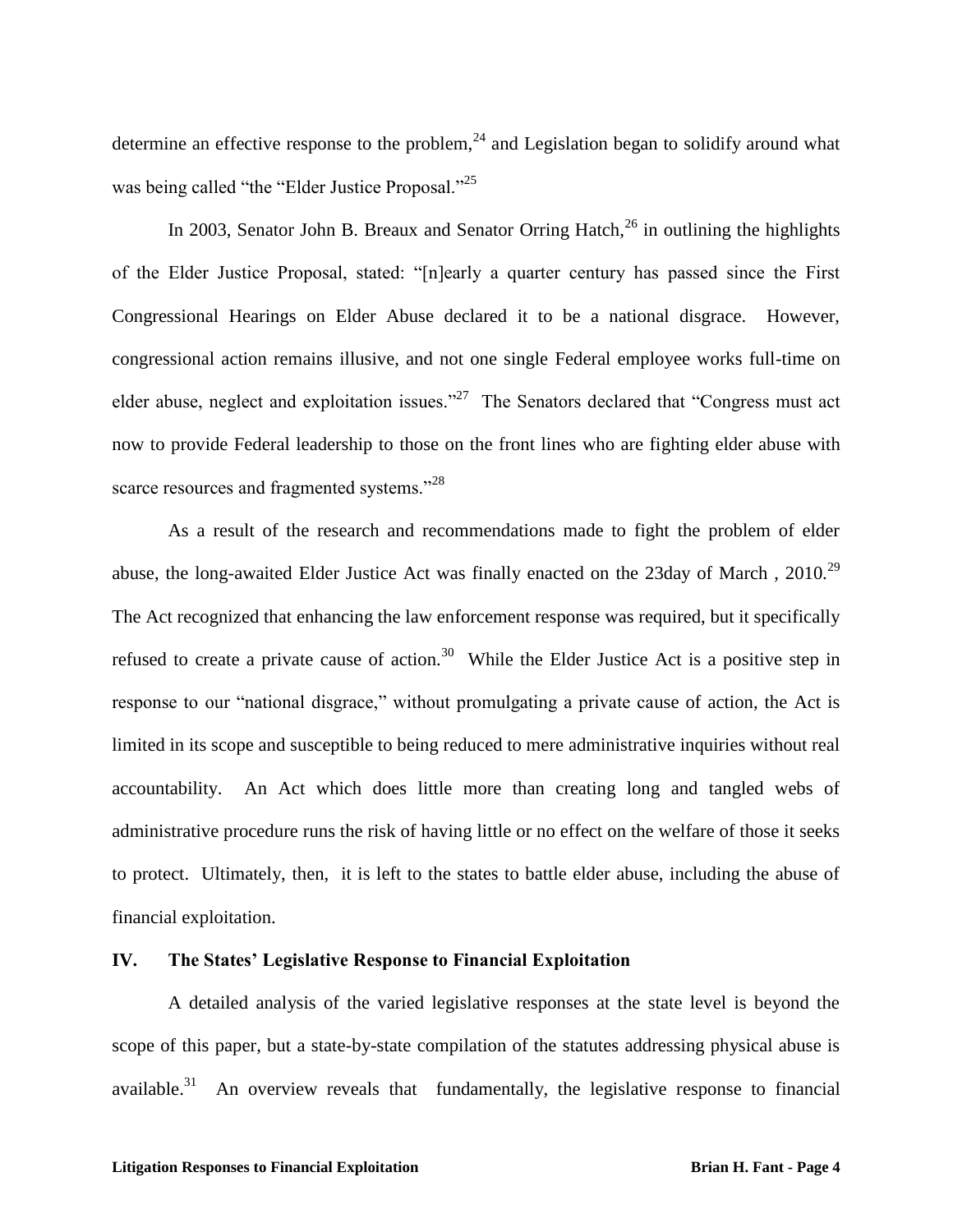exploitation at the state level provides protection in three basic ways: through Guardianships, Adult Protective Services, and criminal penalties.

# **A. Guardianship Protection in Response to Financial Exploitation**

The first broad avenue of protection is provided through the Guardianship of adults with diminished capacity. The framework for this protection lies in the *parens patriae* of the state, which acts to protect the right of it citizens to live a life in which basic needs are met and free from abuse. $32$  Guardianship is an important and effective tool in protecting those with diminished capacity,  $33$  with protection put into place for the well being of the incompetent person. 34

However, the limited scope of guardianship protection is readily apparent. A person over 65 years of age who is otherwise competent, or whose mental capacity is beyond the state's definition of incapacity, would not have guardianship protection, nor would he wish to have this protection as significant liberties are removed for the sake of the protection afforded. So the fight against financial exploitation through Guardianship protection does not address the full breadth of the problem.

### B. **Adult Protective Services Protection in Response to Financial Exploitation**

 Similarly, Adult Protective Services ("APS") statutes typically provide a "last resort" protection for seriously impaired adults with no family or friends to protect them.<sup>35</sup> A brief review of Texas' use of Adult Protective Services is warranted by way of example in highlighting the narrow scope of the protection afforded, and the inherent limitations in proving the designed protection.

**Litigation Responses to Financial Exploitation Brian H. Fant - Page 5** For example, in the State of Texas, the Department of Family and Protective Services is charged with the duty of investigating the financial exploitation of elders.<sup>36</sup> Then in cases of alleged financial exploitation, a "comprehensive assessment of the person's ... financial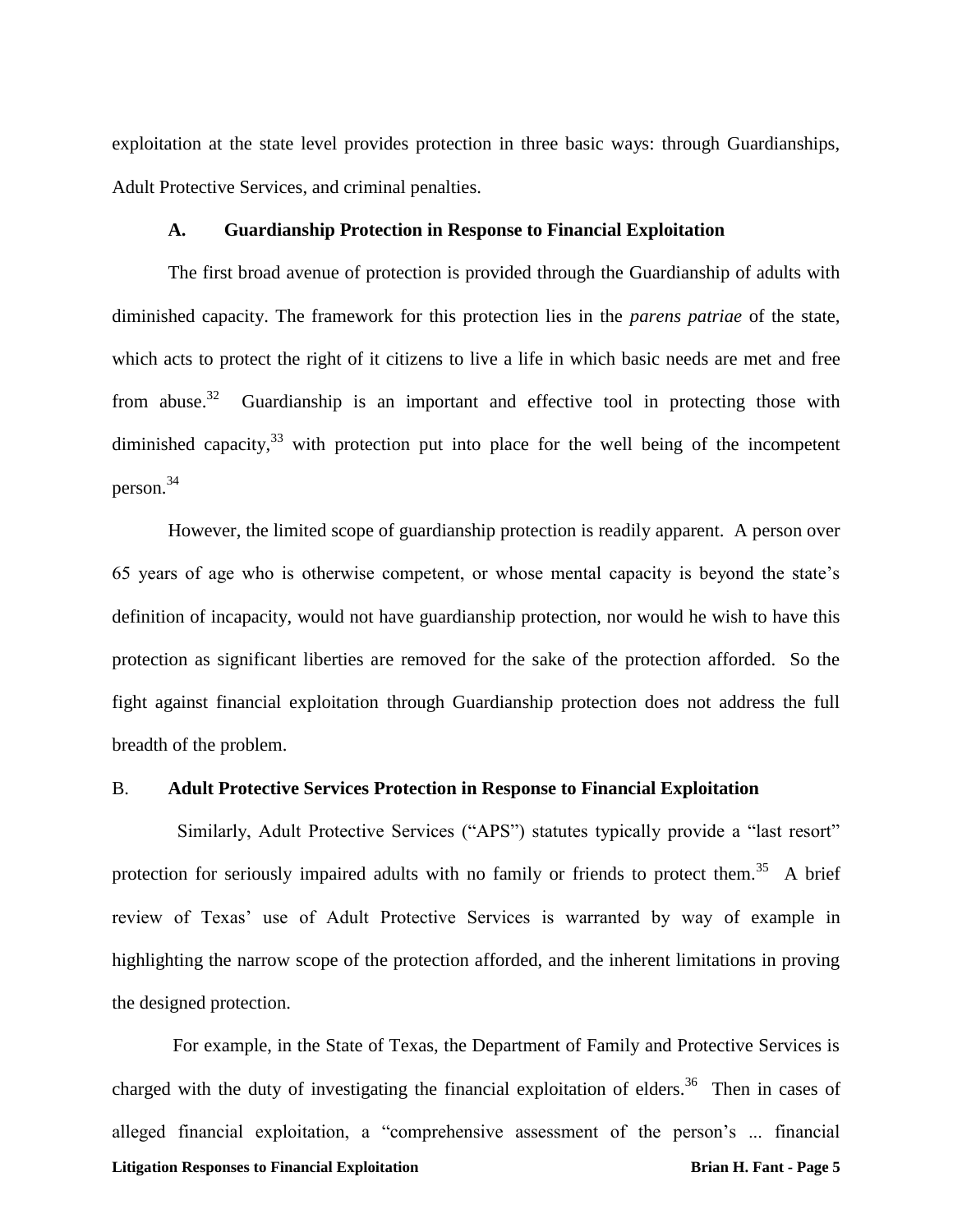condition, social interaction and support and need for legal intervention [is required] in assessing whether an elderly or disabled person is in "*imminent* risk of ... exploitation ...."<sup>37</sup> [emphasis added]

While there is no argument that such an investigation is relevant and necessary, the effectiveness of a lengthy investigation by APS before responding to an "imminent risk of exploitation" can hardly be debated. Even then, once the case worker is confident an imminent risk exists, he is still constrained to operate under the working definition of "exploitation," defined as "an illegal or improper act or process of a caretaker, family member, or other individual who has an *ongoing relationship* with the elderly or disabled person using the resources of an elderly or disabled person for monetary or personal benefit, profit, or gain without the informed consent of the elderly or disabled person." [emphasis added]<sup>38</sup> If no ongoing relationship is found, the assistance available from Adult Protective Services to the "imminent risk" would by definition not be available.

Consequently, victims of an exploitive telemarketer, the promoter of a fraudulent investment scheme, or even the classic "aluminum siding salesman," would fall outside of the APS assessment criteria, and the victim remains the victim. Like the protection afforded through Guardianships, the protection provided through Adult Protective Services is limited, and in the State of Texas, is not designed to protect against exploitation perpetrated by someone who does not have an "ongoing relationship" with the elder.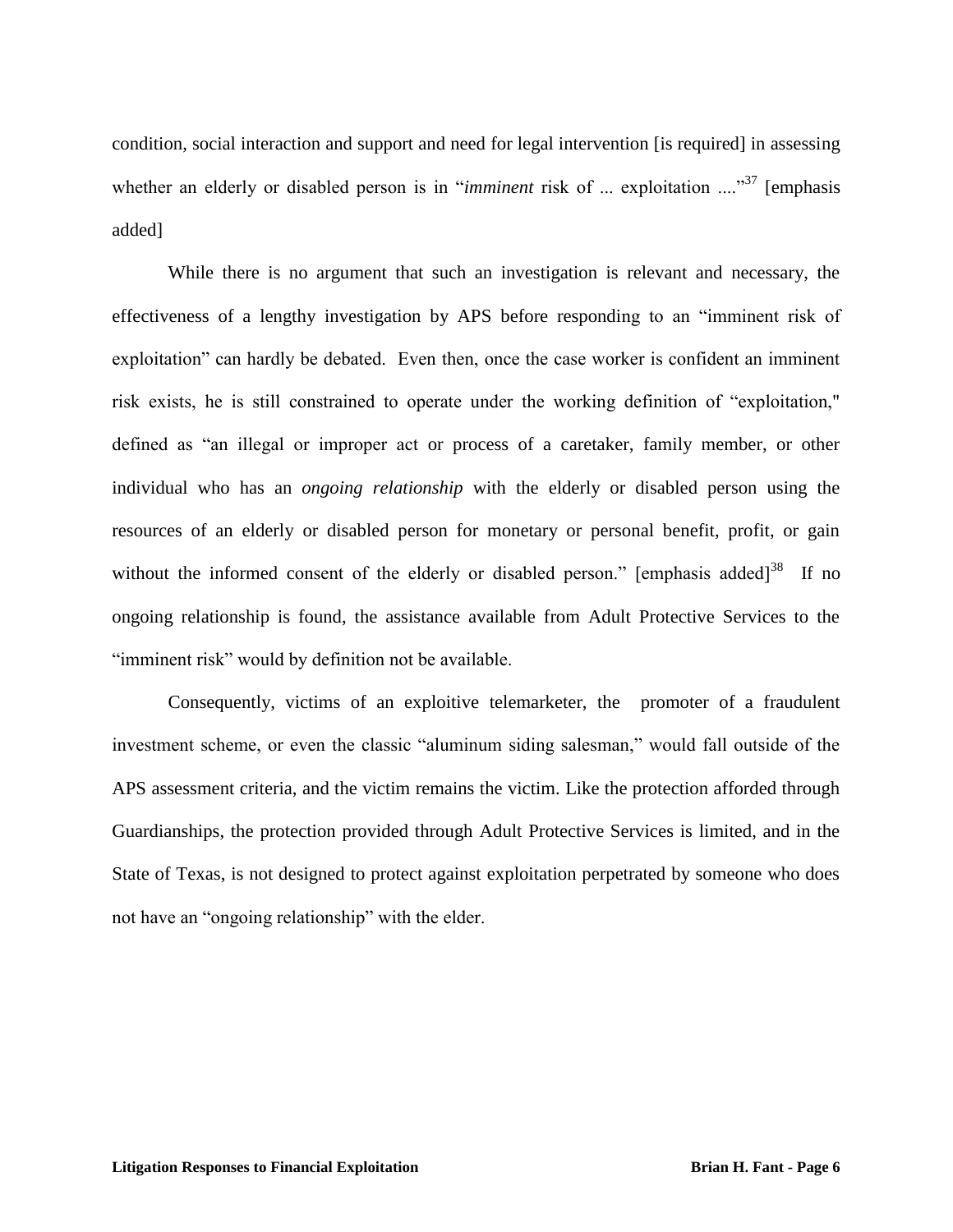**C. Criminal Penalties for Financial Exploitation** The last broad avenue of legislative response in the fight against financial abuse is found within criminal statutes. Here, the states' criminal statutes vary significantly, with some states promulgating specific criminal violations for financial exploitation, with others incorporating sentencing enhancements when the victim is over 65 years of age.<sup>39</sup> Once again, a brief analysis of the Texas criminal law is given by way of example.

In the Texas Penal Code, an "elderly individual" is defined as a person 65 years of age or older, without any additional requirement of incapacity or vulnerability.<sup>40</sup> "Exploitation" is defined as the "illegal or improper use of an individual or of the resources of the individual for monetary or personal benefit, profit or gain."<sup>41</sup> However, an analysis reveals that while physical abuse of an elder is a crime,  $42$  exploitation of an "elderly individual" is a crime only in limited circumstances.

In the Texas, exploitation of a citizen 65 and older is a crime *only* if the person committing the offense is "an owner, operator, or employee of a group home, nursing facility, assisted living facility, intermediate care facility for persons with mental retardation, or other institutional care facility  $\ldots$ <sup>43</sup> Exploitation is inexplicably omitted from the general criminal offense of "injury to an elderly individual" within the Texas Penal Code.<sup>44</sup>

**Litigation Responses to Financial Exploitation Brian H. Fant - Page 7** Even in states that do not have such limited definitions of exploitation, elders relying on government agencies or prosecutors to pursue cases of financial exploitation are presented with historic delays. Agencies assigned with the responsibility of addressing abuse and exploitation are historically overwhelmed, $45$  and the ability and willingness of prosecutors to pursue cases of elder abuse have also been brought into question, resulting in "advocacy for a multi-disciplinary approach to fight elder abuse, neglect and exploitation.<sup> $146$ </sup> There can be little doubt that the backlog of cases being handled through agencies and district attorneys' offices have only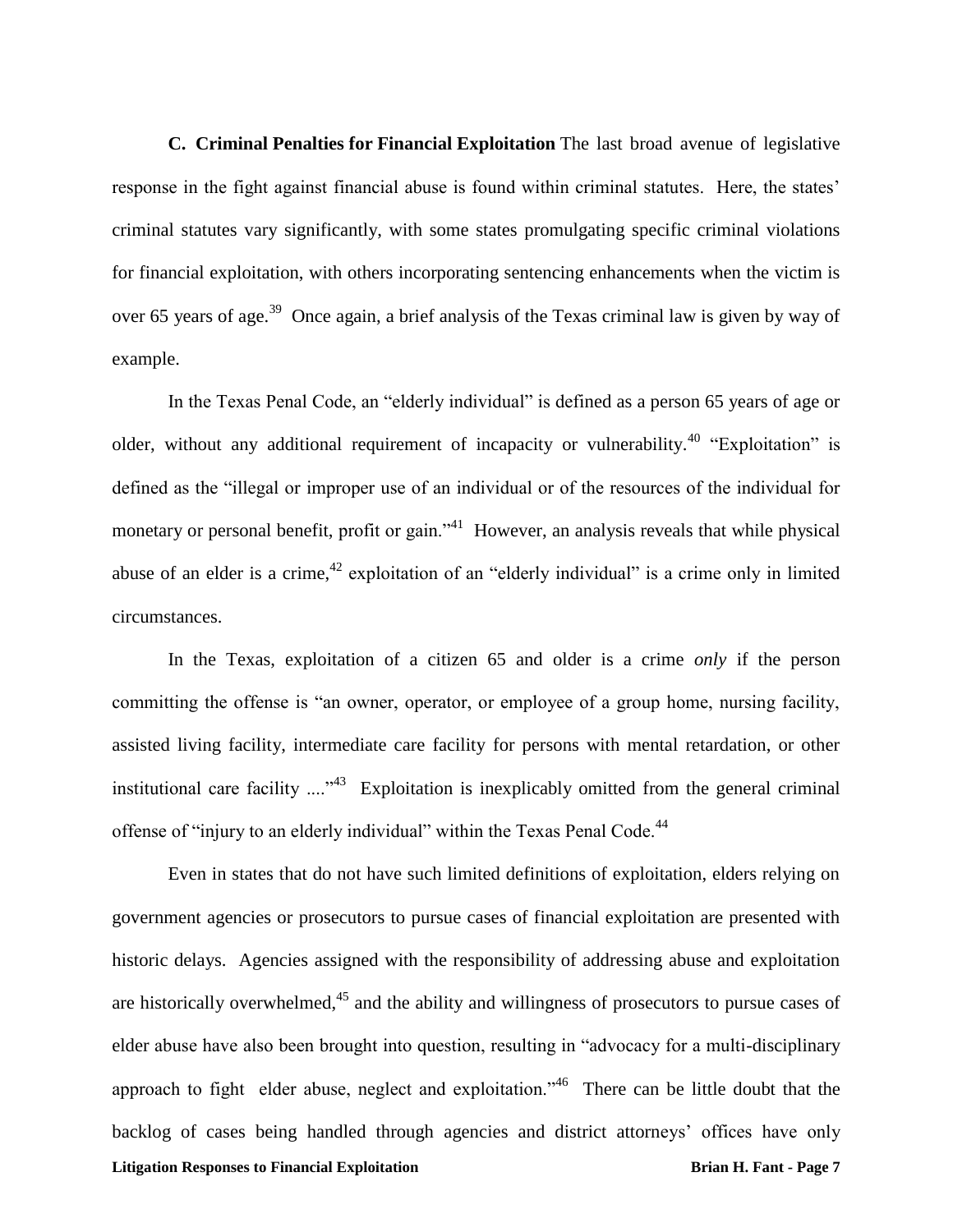increased over the last decade, further diminishing the effectiveness. The only remaining hope in the fight against financial exploitation is civil litigation.

### **V. The Civil Litigation Response to Financial Exploitation**

The limited scope of protection as outlined above makes it incumbent upon civil trial lawyers to step in and take up the cause of elder abuse and financial exploitation. Because of the variety of state statutes dealing with exploitation, an attorney evaluating a the financial exploitation case must first carefully examine the state's statutes to determine if a specific cause of action for financial exploitation exists, and whether the violation a criminal statute also establishes a civil cause of action. If not, common law causes of action such as breach of contract, fraud, breach of fiduciary duty and undue influence must be explored and included when appropriate in any action.

Regardless of the legislative scheme, an attorney preparing to initiate a civil cause of action for financial exploitation must thoroughly explore all common law and statutory causes of action and be prepared to present all avenues of recovery within a single action. In the remaining portion of this article, the litigation options available California, Florida, and Arizona, which have implemented statutes specifically addressing the financial exploitation of elders, will be analyzed and compared to the laws of Texas, which to date have no such civil actions and remedies.

### **A. Litigating Financial Exploitation in the State of California**

**Litigation Responses to Financial Exploitation Brian H. Fant - Page 8** In a recent study conducted by the Elder Financial Abuse Task Team Report to the California Commission on Aging, statistics indicated that people over 65 were heavily targeted by financial predators.<sup>47</sup> In fact, the Report found that over 70% of people over the age of 50 had been approached fraudulently, with no less than \$3.8 billion lost by seniors to financial scams.<sup>48</sup> Not surprisingly then, California's financial elder abuse statute recognized that "elder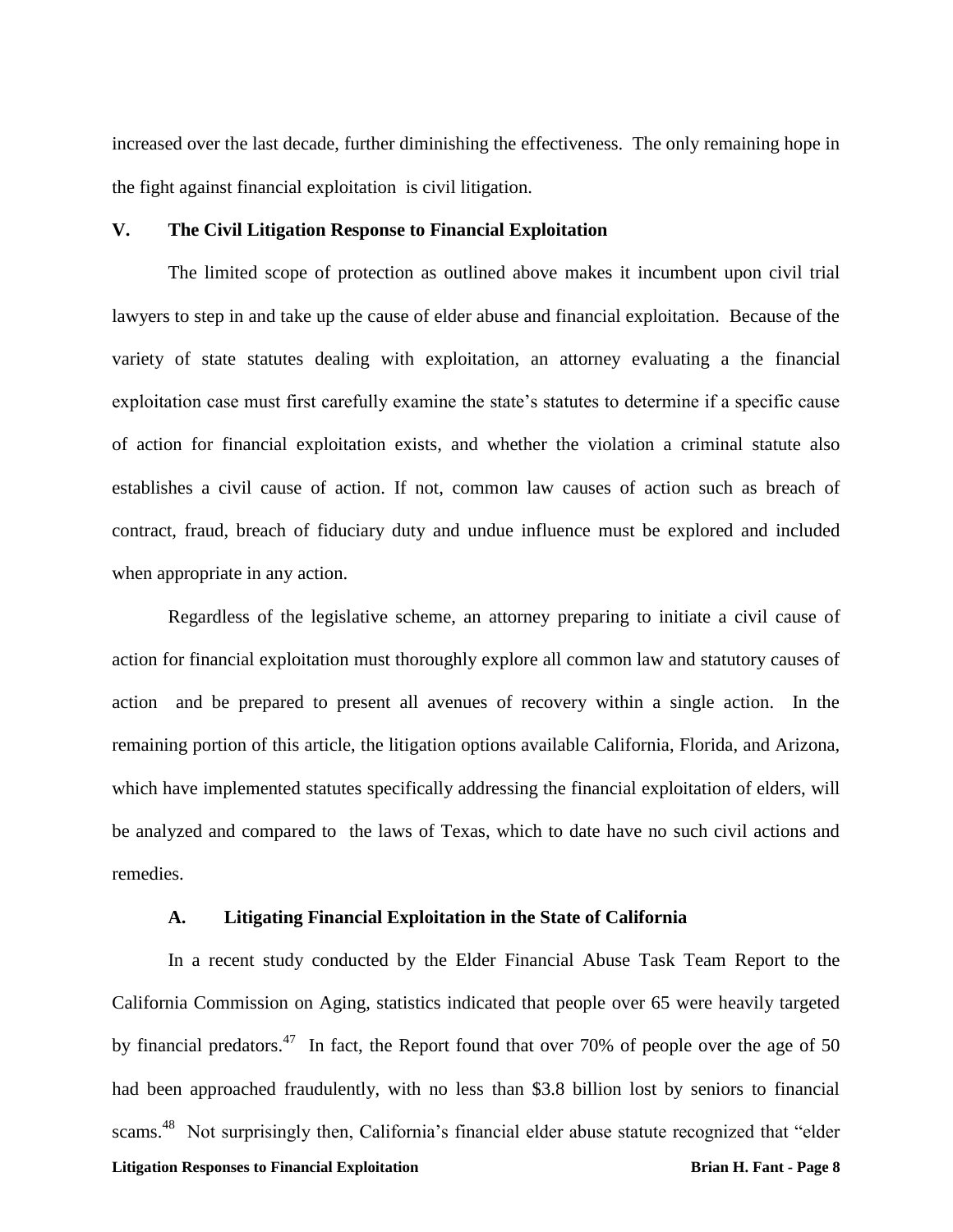and dependent adult abuse is ... indiscriminate ... and factors such as one's social economic status, gender, race, ethnicity, educational background and geographic location do not provide an impregnable barrier against its broad, horrible reach."<sup>49</sup> In response, California enacted specific civil causes of action for financial exploitation, as well as criminal statutes which allow for civil remedies. The result is to encourage attorneys to fight financial exploitation through civil litigation, through a broad and diversified response.

California's Elder Abuse and Civil Protection Act provides a specific civil cause of action for financial exploitation.<sup>50</sup> Under the Act, elder abuse specifically includes financial abuse<sup>51</sup> of any resident 65 years of age or older.<sup>52</sup> This civil cause of action is available without regard to the issue of mental or physical capacity.<sup>53</sup> The Act also includes civil remedies for the criminal exploitation of a "dependent adult," defined as "a person between the ages of 18 and 64 with issues of diminished capacity."<sup>54</sup> Financial exploitation of an elder or dependent adult occurs not only "when a person takes, secretes, appropriates, obtains or retains real or personal property of an elder or dependent adult for a wrongful use *or* with intent to defraud *or both*,"<sup>55</sup> but also when "any person who takes advantage of the elderly ... refuses without good faith to disgorge the property."<sup>56</sup> [emphasis added] It is important to note that "wrongful use" also occurs when assets are taken and the person or entity knew or should have known that the conduct was likely to be harmful to the elder or dependent adult.<sup>57</sup>

**Litigation Responses to Financial Exploitation Brian H. Fant - Page 9** By establishing a specific civil cause of action for financial exploitation without the additional elements of intent or diminished capacity, and a criminal statute which provides civil remedies for incapacitated elders, the civil litigation attorney has powerful and effective weapons in fighting exploitation. It is also important to note that under the California scheme, the burden of proof required is only by a preponderance of the evidence.<sup>58</sup> However, if proven by clear and convincing evidence that the defendant is guilty of recklessness, oppression, fraud or malice in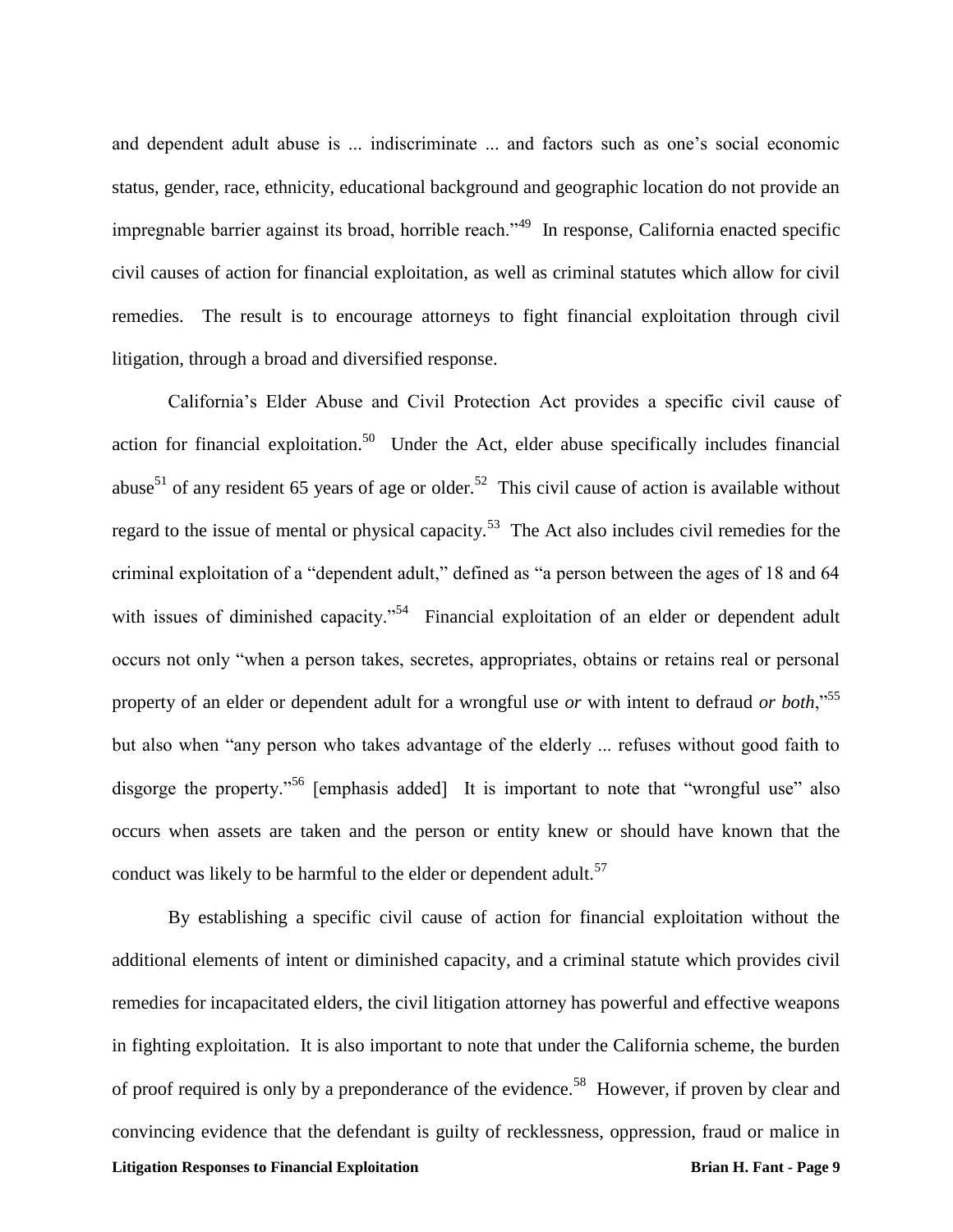the commission of the financial abuse, the limitations on damages that might otherwise exist do not apply.<sup>59</sup>

With respect to recoverable damages, not only is the victim entitled to compensatory damages and any other remedies otherwise provided, but also recovery of reasonable attorney fees and costs.<sup>60</sup> While costs are typically awarded to a prevailing party in a civil case, allowing the recovery of attorney fees recognizes two important realities. First, it recognizes that elders victimized by financial abuse will likely be unable to pay attorney fees. Second, it recognizes that elders will not be made whole even in victory, if attorneys are compensated through contingent fees which must be taken from any recovery. California, then, has taken critical steps to ensure that attorneys can realistically take up the cause of financially exploited elders.

Of course the California litigator should also look to any other consumer statutes and common law remedies available, including any causes of action for breach of contract, breach of fiduciary duty, fraud or undue influence. However, these various causes of action have different elements and burdens of proof and may or may not allow the recovery of attorney fees. This reality highlights the importance of the direct cause of action for financial exploitation.

In addition, California also provides enhanced damages in cases involving "senior citizens" or disabled persons victimized by deceptive acts or practices or unfair methods of competition.<sup>61</sup> Once again capacity is not a prerequisite, making enhanced damages available in any action on behalf of a person who is 65 years of age or older.<sup>62</sup> Under this enhancing statute, the trier of fact may award up to three times the amount the trier of fact would otherwise impose if it is found that "the defendant knew or should have known that his or her conduct was directed to one or more senior citizens or disabled persons."<sup>63</sup> Allowing treble damages presents not only a deterrent to exploitation, but also a well-deserved penalty for the exploiter.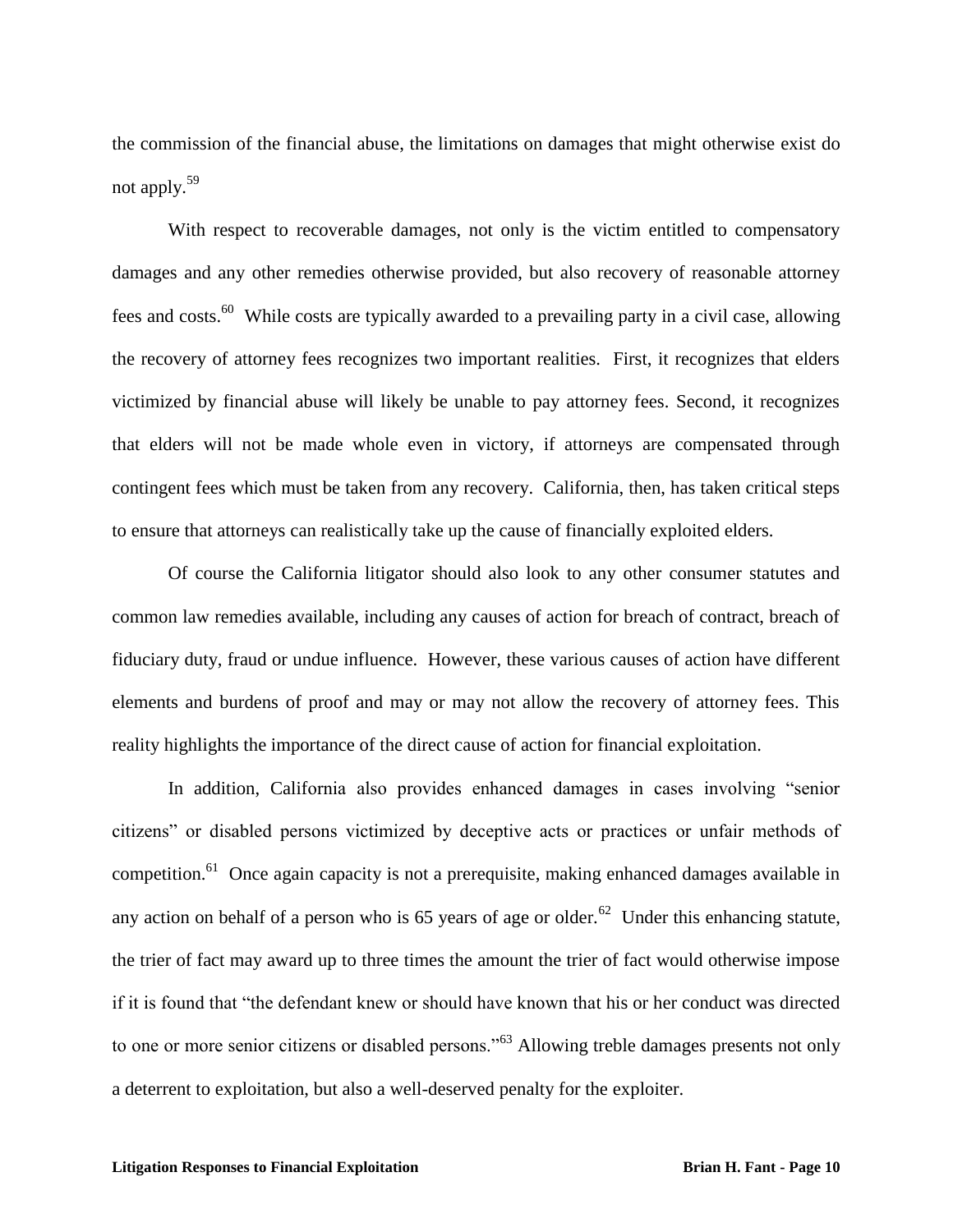By creating a direct civil cause of action for financial exploitation, civil remedies for criminal violations and the enhancement of damages otherwise available, California has taken important steps in the fight against elder abuse, and has presented the civil trial attorney with effective tools in representing victims of financial exploitation.

### **B. Litigating Financial Exploitation in the State of Florida**

Like California, Florida has determined to fight abuse and exploitation by enacting a specific civil cause of action for exploitation, but the Florida action applies to the exploitation of "vulnerable adults."<sup>64</sup> As a result, the attorney must be prepared to offer testimony on both prongs of the action and prove that his client is both a "vulnerable adult" and a victim of "exploitation."

A "vulnerable adult" is defined as a person 18 years of age or older "whose ability to perform the normal activities of daily living, or to provide for his or her own care or protection, is impaired due to mental, emotional, long-term physical, or developmental disability or dysfunctioning, or brain damage, or the infirmities of aging."<sup>65</sup> "Exploitation" is defined as obtaining or using, or endeavoring to obtain or use the vulnerable adult's funds, assets or property for the benefit of someone other than the vulnerable adult by: 1) a person "who stands in a position of trust and confidence with a vulnerable adult," or 2) by a person who "knows or should know that the vulnerable adult lacks the capacity to consent.<sup>66</sup>

**Litigation Responses to Financial Exploitation Brian H. Fant - Page 11** Therefore, in order to take advantage of Florida's direct civil cause of action, the attorney must first determine whether he is representing a "vulnerable adult." This requires a thorough investigation of the client's capacity and should begin with an investigation of any previous assessment conducted by health care professionals. If no assessment has yet been performed, and the attorney believes that capacity issues exist, it will be necessary to obtain a professional assessment and be prepared to present evidence through expert testimony that the client is a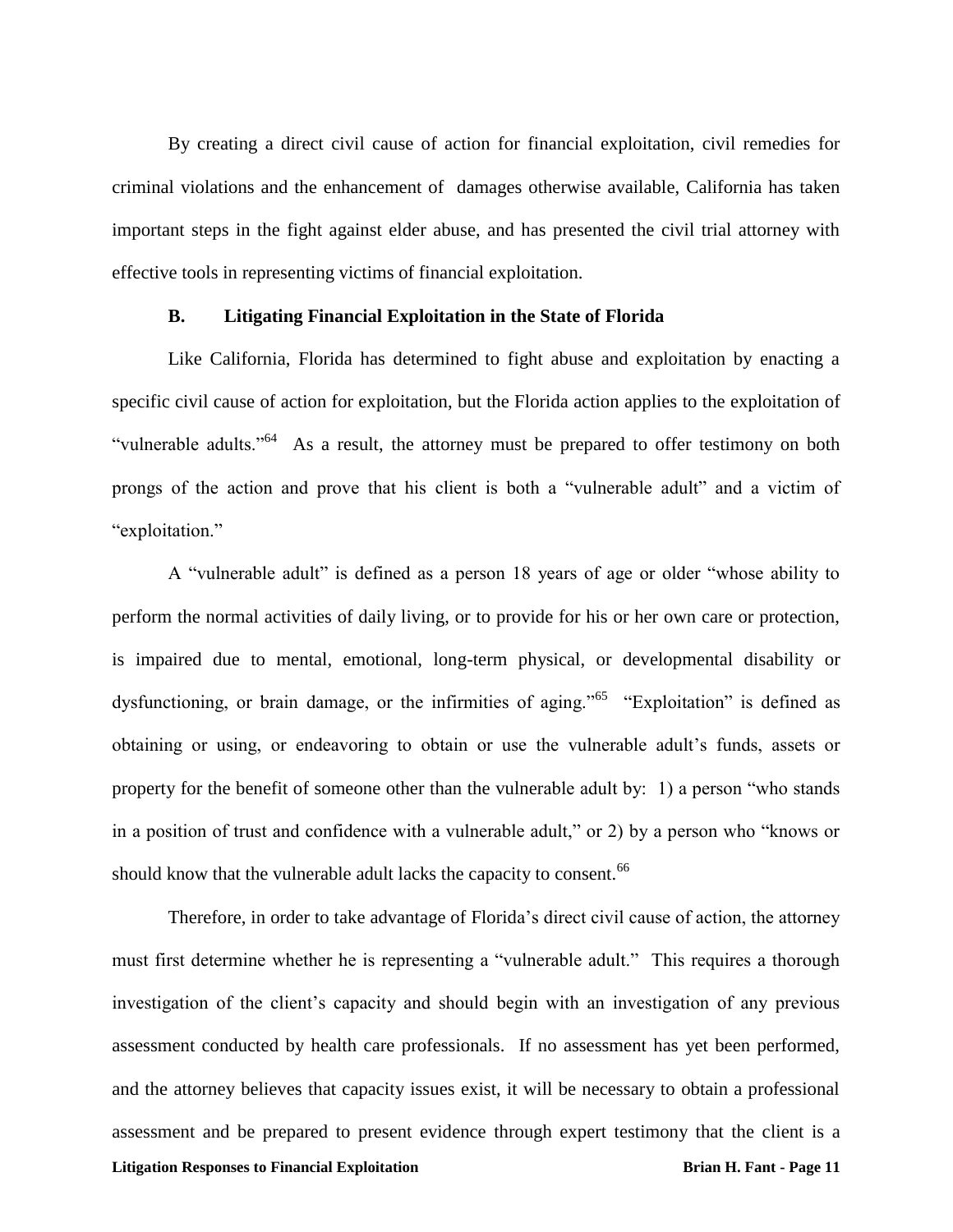"vulnerable adult" as defined by Florida law. In addition, the testimony of family members, care givers and friends would provide important testimony on this issue.

The next step is to determine if the facts constitute "exploitation" as defined under the statute.

Here, the attorney must carefully analyze the relationship that existed between the client and the defendant to determine if a confidential or trusted relationship existed.. If a confidential or trusted relationship existed, such as in a fiduciary relationship under a trust, power of attorney or guardianship, the remaining issue would be whether the funds were used for the benefit of someone other than the vulnerable adult. If no confidential or trusted relationship existed, an action may nevertheless be brought under the direct statute if the attorney can prove that the defendant knew or should have known that the client lacked the capacity to consent and thereafter used the funds for the benefit of someone other than the vulnerable adult. Lay testimony, as well as expert testimony from health care professionals, would be appropriate in establishing the lack of capacity to consent, and just as importantly, the red flags of incapacity that should have been evident even to a lay person. The final question to be answered by the attorney before filing suit is who can bring the action on behalf of the vulnerable adult.

**Litigation Responses to Financial Exploitation Brian H. Fant - Page 12** Interestingly, the Florida statute provides that an action on behalf of a vulnerable adult who has been abused, neglected or exploited may be brought by the vulnerable adult, the guardian of the adult or a person or organization acting on behalf of the adult with consent.<sup>67</sup> The fact that the cause of action may be brought by the vulnerable adult himself indicates a recognition that the capacity of the vulnerable adult does not have to be so diminished as to first require the appointment of a Guardian. Additionally, allowing the action to be brought by a person or organization "acting on behalf of the vulnerable adult with the consent of that person," presents an interesting issue if the attorney is attempting to establish exploitation by proving that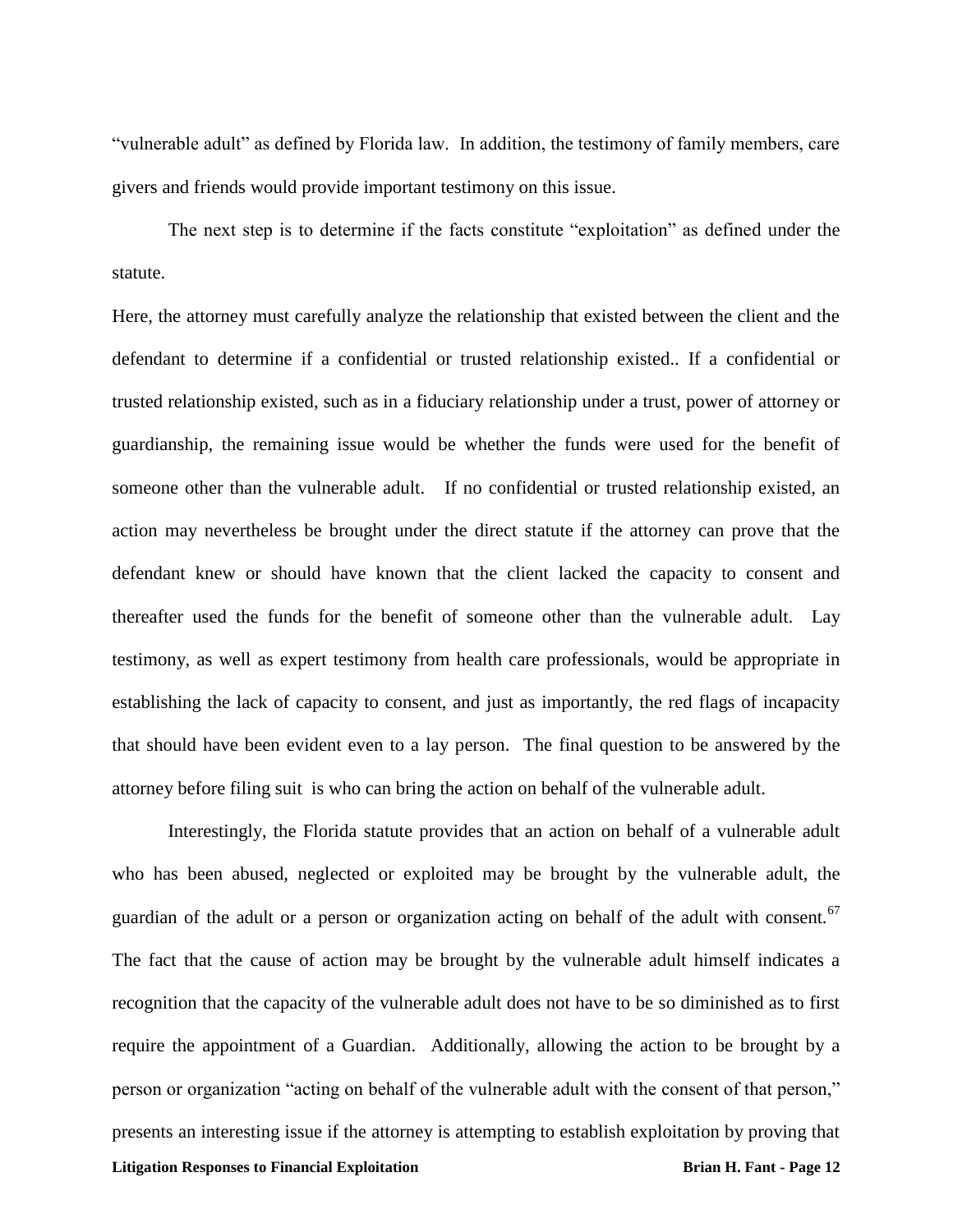the defendant knew or should have known that the vulnerable adult lacked the capacity to consent. Nevertheless, it is clear that the civil trial attorney in Florida is not required to first establish a guardianship prior to bringing an action under the statute.

With respect to damages, the Florida statute provides that a vulnerable adult who has been abused, neglected or exploited may recover both actual and punitive damages "for any deprivation of or infringement on the rights of a vulnerable adult."<sup>68</sup> Like California, the prevailing party may be entitled to recover "reasonable attorney's fees, costs of the action, and damages."<sup>69</sup> As discussed above, allowing recovery of attorney fees is an important element of damages for elders who would not be made whole even in victory if contingent attorney fees are taken from the recovery.

In addition to the civil remedies expressed above, Florida statutes also provide elders with civil remedies for financial exploitation which also constitutes a criminal violation.<sup>70</sup> Under this provision, where it is proven by clear and convincing evidence that the elder is a victim of "theft, robbery and crimes related thereto," a cause of action with damages of "three-fold the actual damages sustained, together with reasonable attorney's fees and court costs," is available.<sup>71</sup>

Is it important to note that the definition of "exploitation" within Florida's civil statute, and the definition of "theft" under its criminal statute, are strikingly similar, yet with one critical difference. While within the definition of each, the offender "obtains or uses or endeavors to obtain or use the property of another for the benefit of someone other than the victim,"<sup>72</sup> in the criminal statute, therir is no requirement that the victim be a "vulnerable adult", so an individual over the age of 65, who would otherwise not be defined as a "vulnerable adult" under the civil statute, may bring a civil action for exploitation under the criminal statute, as long as the facts otherwise meet the definition of "theft."<sup>73</sup>

#### **Litigation Responses to Financial Exploitation Brian H. Fant - Page 13**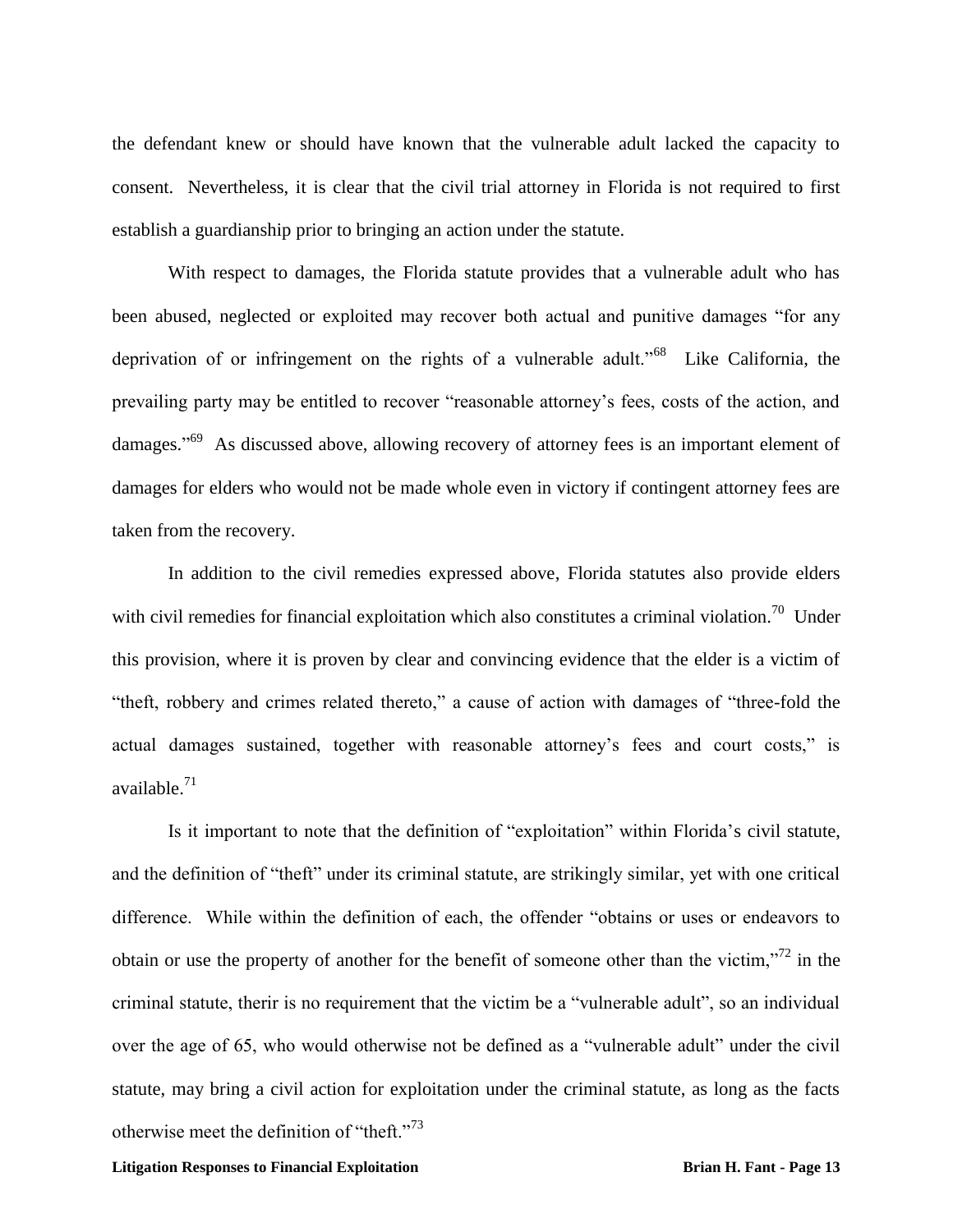The Florida attorney, then, is provided with options in presenting causes of action for the financial exploitation of individuals 65 years of age and older regardless of capacity. Florida also provides that in civil actions in which a party is over the age of 65, he may move the court to advance the trial on the docket.<sup>74</sup> Like California, creating a direct civil cause of action for financial exploitation, and providing civil remedies for criminal violations, Florida has taken important steps in the fight against elder abuse, and has presented the civil trial attorney with effective tools in responding to financial abuse.

# **C. Litigating Financial Exploitation in the State of Arizona**

Arizona is characterized as having some of the toughest criminal and civil elder abuse laws in the nation, $^{75}$  and the Arizona courts have recognized the state's intention to permit civil compensation for the violation of criminal statutes for over 10 years.<sup>76</sup>

Like California and Florida, attorneys in Arizona have at their disposal a specific civil cause of action for financial exploitation.<sup>77</sup> Arizona's statute is similar to that of Florida and applies to vulnerable adults whose assets have been used by a person in a position of trust and confidence for the benefit of another.<sup>78</sup> As a result, the attorney in Arizona must determine whether his client is a "vulnerable adult" who has been victimized by "exploitation."

A "vulnerable adult" is defined as an individual 18 years of age or older "unable to protect himself from abuse, neglect or exploitation by others because of physical or mental impairment."<sup>79</sup> Therefore, the use of expert testimony will be important in establishing whether the client is "unable to protect himself as a result of physical or mental impairment." Medical records and psychiatric records should be obtained, and if none exist, an assessment of the client should be arranged with appropriate professionals.

**Litigation Responses to Financial Exploitation Brian H. Fant - Page 14** Once the Arizona attorney has gathered evidence that his client is a "vulnerable adult," he must still determine whether he is a victim of "exploitation." Arizona defines "exploitation" as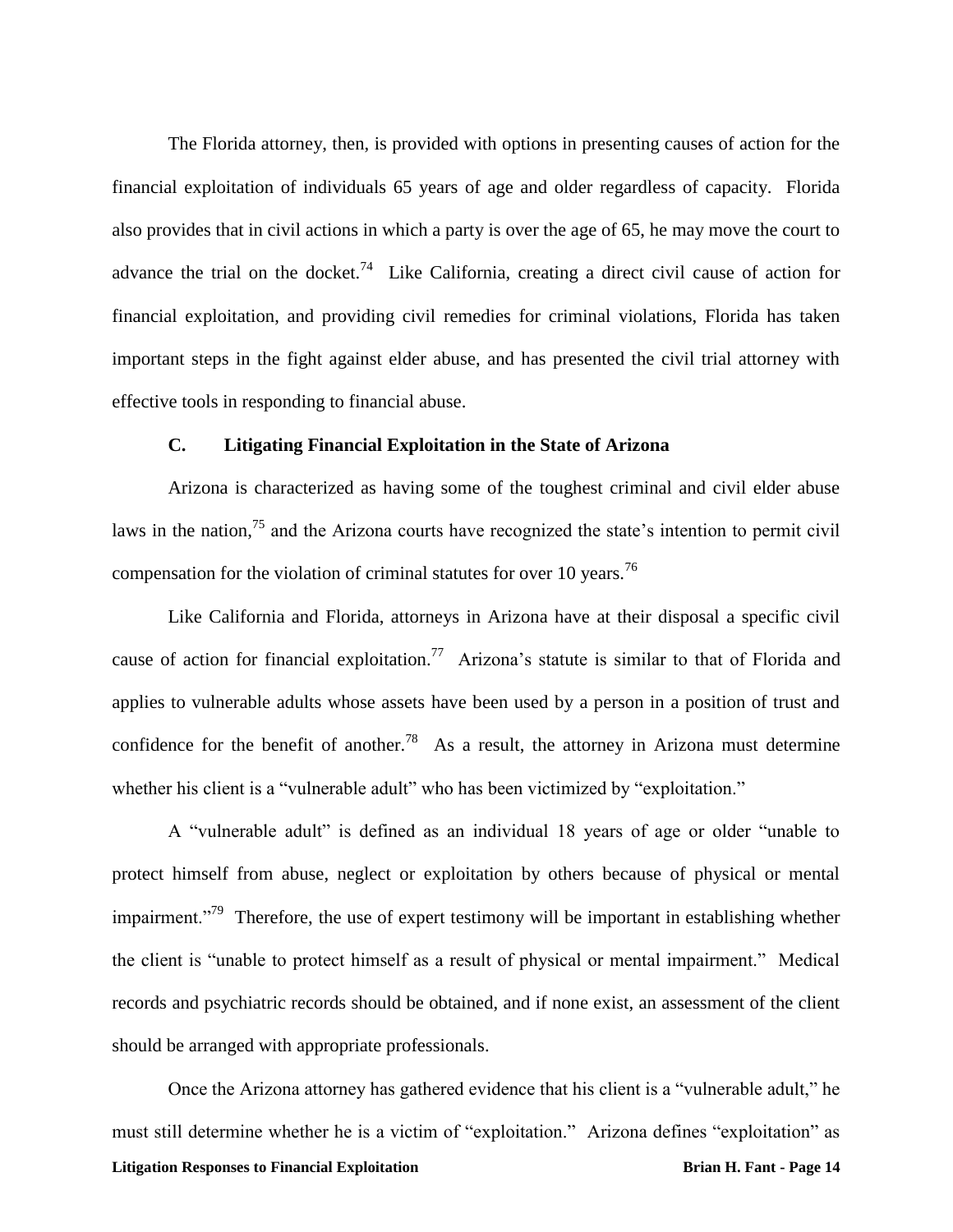"the illegal or improper use of a vulnerable adult or his resources for another's profit or advantage."<sup>80</sup> In establishing evidence of the exploitation, all records regarding the assets and the use of the assets by the defendant should be gathered, and appropriate experts such as forensic accountants may be required to establish this element of the action.

The final element in the Arizona cause of action is whether the defendant was "in a position of trust and confidence." Under the Arizona statute, a person is in such a position if he has assumed a duty to provide care to the vulnerable adult, is a joint tenant or tenant in common with the vulnerable adult, has a fiduciary relationship with the vulnerable adult including a defacto guardian or defacto conservator relationship, or is in a confidential relationship with the vulnerable adult. $81$  The issue of whether a confidential relationship exists is determine by the  $\text{court.}^{82}$ 

The attorney litigating financial exploitation in Arizona also has significant damages available as a result of the exploitation. The Arizona statute includes not only the recovery of actual damages, but also recovery of up to two times the amount of the actual damages. <sup>83</sup> The Arizona court may also order "forfeiture and revocation of significant rights, titles and interests" of the perpetrator in punishment for the financial exploitation.<sup>84</sup> Additionally, the recovery of attorney's fees is specifically allowed in actions against caretakers and others with a legal duty to protect the vulnerable adult.<sup>85</sup> As a result the litigator in Arizona must determine whether such individuals have caused or allowed the exploitation to occur. If so, attorney's fees are recoverable under the statute. If the exploitation is at the hands of a third party without such a duty, common law causes of action must be explored in order to recover attorney's fees for exploitation.

**Litigation Responses to Financial Exploitation Brian H. Fant - Page 15** Like California and Florida, Arizona provides civil remedies for violation of its criminal theft statute.<sup>86</sup> Under the statute, a person in a position of confidence who financially exploits a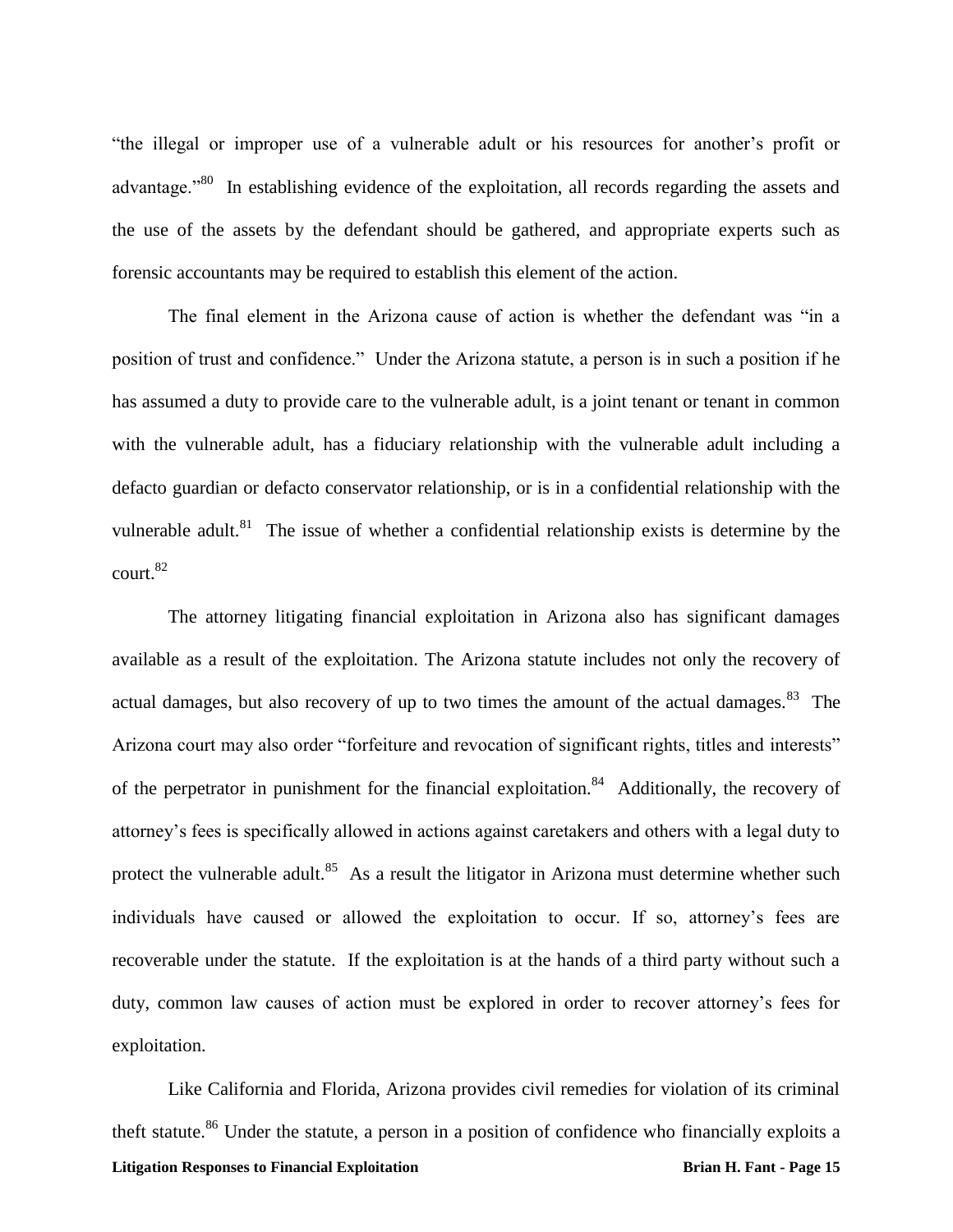vulnerable adult in the State of Arizona is subject to both criminal penalties and civil damages for the same conduct.<sup>87</sup> However, unlike the California scheme, the specific civil statute for exploitation will not be applicable to an adult over 65 who is not a "vulnerable adult."<sup>88</sup> In this case, common law and statutory consumer statutes must be utilized in prosecuting exploitation. The attorney representing a vulnerable adult for exploitation in Arizona will therefore have a wide array of avenues to effectively prosecute exploitation both under the civil and criminal statutes.

# **D. Litigating Financial Exploitation in the State of Texas**

While having the fourth largest population of individuals over 65 years of age,  $89$  in 2004, Texas had the nation's highest reported rate of substantiated elder abuse reports -  $72.4\%$ .<sup>90</sup> Nevertheless, Texas has yet to follow the lead of California, Florida, and Arizona in promulgating a specific civil cause of action for financial exploitation. A thorough search of all Texas laws for "financial exploitation" or "exploitation" reveals that the only civil cause of action for exploitation is on behalf of the victims of *sexual* exploitation by mental health services providers.<sup>91</sup>

**Litigation Responses to Financial Exploitation Brian H. Fant - Page 16** In a recent weekly Attorney General newspaper column entitled "Protecting Seniors from Financial Exploitation," Texas Attorney General Greg Abbott stated, "Protecting the elderly is a top priority for my administration. Our agency is responsible for enforcing nursing home standards and for investigating and prosecuting Medicaid fraud. *But as many of you know, senior Texans also need our support and protection in the area of financial exploitation.*" [emphasis added] $92$  Nevertheless, the State of Texas has failed to enact a single statute authorizing civil litigation specifically in response to the financial exploitation of Texas seniors. In fact, the only criminal statute specifically addressing financial exploitation applies only if the person committing the offense is "an owner, operator, or employee of a group home, nursing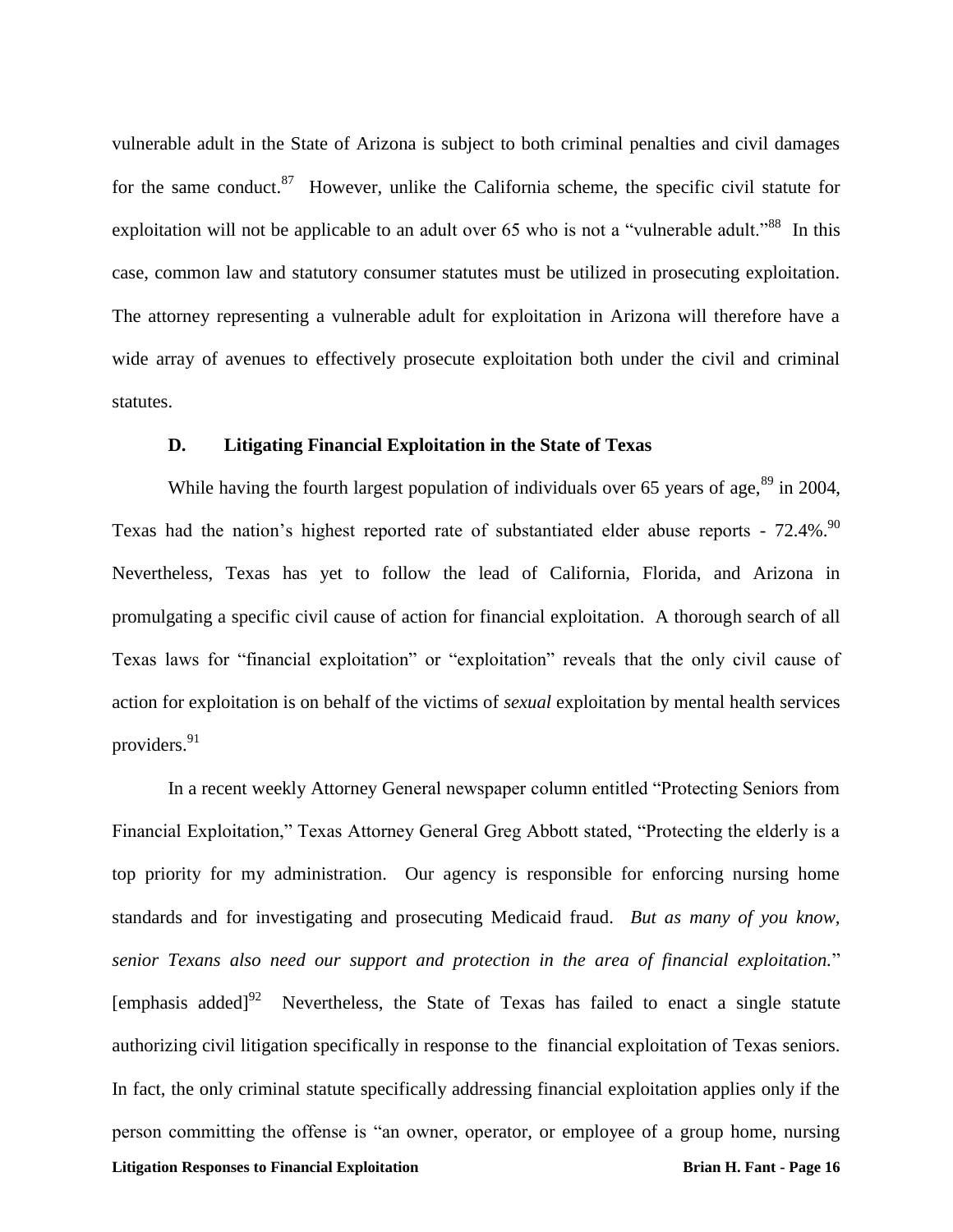facility, assisted living facility, intermediate care facility for persons with mental retardation, or other institutional care facility ...."<sup>93</sup> "Exploitation" is conspicuously admitted out of the general penal provision of injury to an elderly individual within the Texas Penal Code.<sup>94</sup> Even the protection provided by the Adult Protective Services under the Texas Human Resources Code is limited to exploitation "that constitutes a criminal offense under any law, including §22.04 Penal Code  $\ldots$ <sup>95</sup>

The result is clear. Texas has no civil litigation statute specifically addressing financial exploitation of elder or vulnerable adults, and no criminal statute punishing financial exploitation outside of the exploitation of a care giver in a nursing home or assisted living facility. The attorney pursuing a financial exploitation case in the State of Texas, then must rely solely on common law remedies such as breach of contract, breach of fiduciary duty, fraud and undue influence. Accordingly, in the State of Texas, litigators must evaluate the application of these common law causes of action in order to pursue an effective financial exploitation case, and even so, the opportunities to make Texas seniors whole are limited, compared to California, Florida and Arizona.

### **VI. Recommendations for Handling**

**Litigation Responses to Financial Exploitation Brian H. Fant - Page 17** In order to effectively pursue financial exploitation cases, the trial attorney must first have access to a client base which may be difficult because financial abuse is difficult to detect, <sup>96</sup> and all too often victims are overwhelmed by the situation and too embarrassed to admit financial abuse.<sup>97</sup> These facts highlight the reason that only one in 25 cases of financial exploitation is reported.<sup>98</sup> This inevitably means that the number of elders who will initiate phone calls to the attorney will be minimal. However, each state is required to have an Adult Protective Services agency as mandated by the Social Security Act in 1974.<sup>99</sup> Because most states have enacted statutes requiring mandatory reporting of suspected abuse,  $100$  attorneys would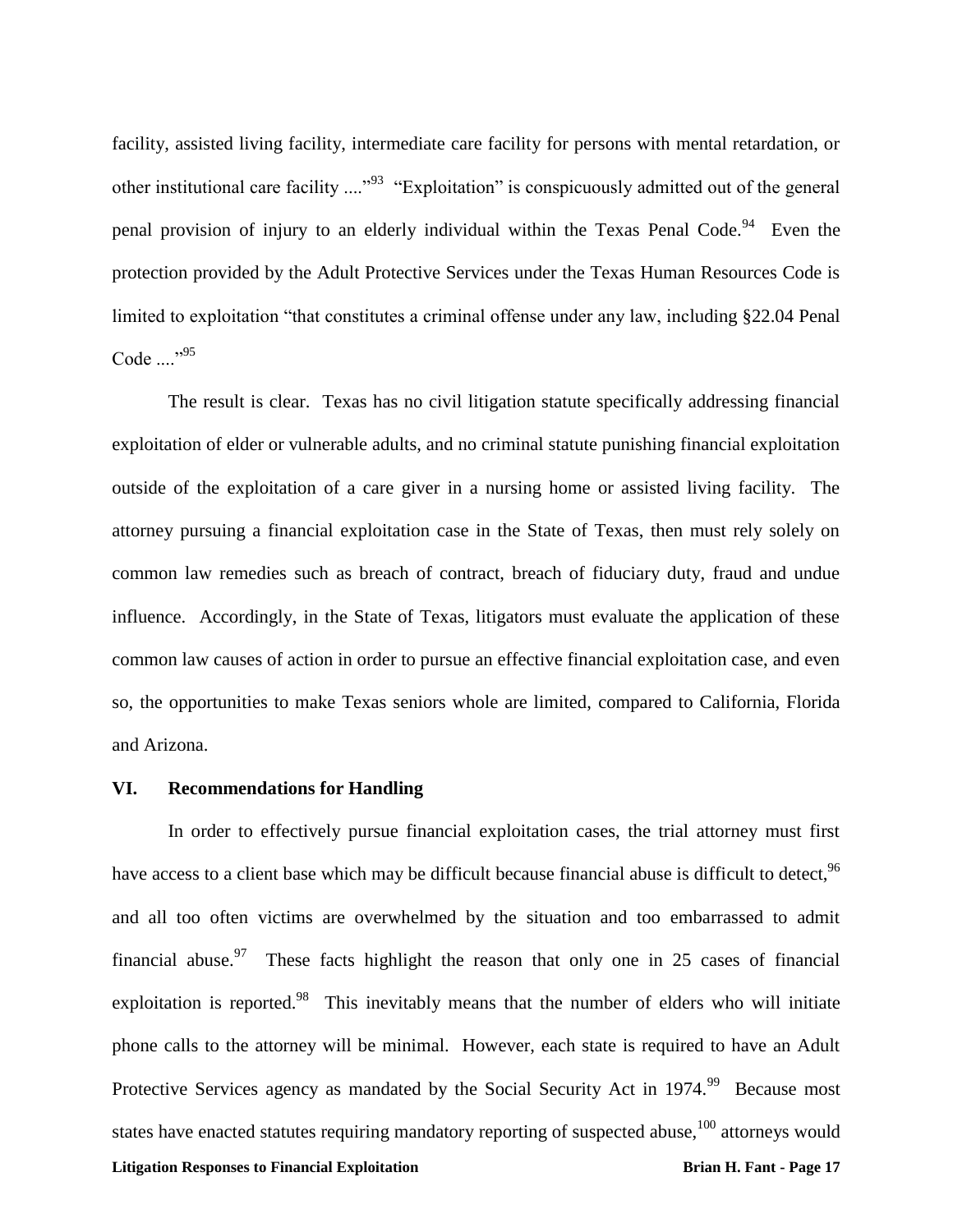be wise to begin by establishing a relationship with the APS caseworker involved with the reporting process after carefully reviewing their state's ethical mandates. The lawyer who makes himself available to APS caseworkers as an additional resource in the battle against financial exploitation will likely find increased opportunities to assist the victims of financial exploitation.

The next step is a thorough investigation of the facts of the claim. In the investigation process, it is important for the attorney to remember that it is the victim who is his client and not the victim's family members.<sup>101</sup> This means that in the investigation of the claim, attorney-client privilege with the victim must be maintained, and written authorization to communicate otherwise privileged information to family members should be obtained.<sup>102</sup>

Finally, the litigator must carefully review his state's statutory scheme to determine if it is similar to those of California, Florida and Arizona, which provide direct causes of action for financial exploitation, and civil remedies for the violation of criminal exploitation of persons over 65 years of age. Even in states with direct causes of action, it is important to conduct a careful analysis of state law to determine if capacity is an element of the cause of action. In any event, all common law causes of action and statutory consumer actions should be explored b the civil litigation attorney.

In states with statutory schemes similar to Texas, which do not provide specific civil causes of action for financial exploitation, and do not provide civil remedies for criminal violations, the attorney must rely on all applicable common law causes of actions and statutory consumer actions to determine the remedies and damages available.

#### **VII. CONCLUSION**

**Litigation Responses to Financial Exploitation Brian H. Fant - Page 18** In the battle against financial exploitation, civil litigation is the final and most comprehensive line of defense. Federal legislation has yet to include a civil cause of action, and the states' criminal statutes and protection provided through Guardianships and Adult Protective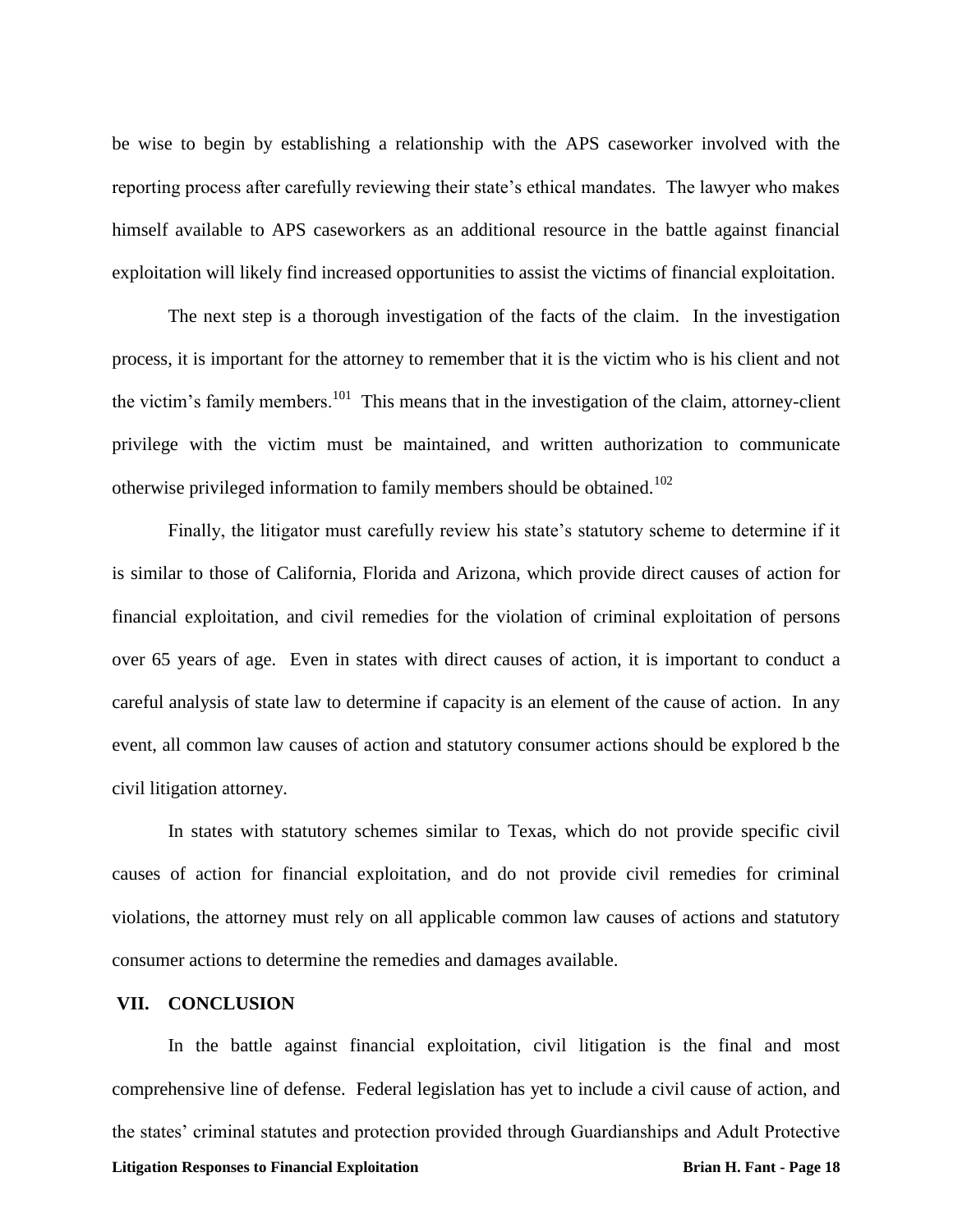Services is limited at best and is plagued with overwhelming case loads and lengthy delays. This leaves civil litigation as the last hope for an effective response.

A review of the laws of California, Florida Arizona, and Texas, shows that California, Florida and Arizona have determined to fight financial exploitation by implementing specific civil causes of action and providing civil remedies for criminal exploitation. In contrast, Texas, despite having the nation's fourth largest population of residents 65 and over, has no specific cause of action for financial exploitation and has yet to have a single penal code provision criminalizing the financial exploitation of elders outside the care giver context. Until a comprehensive legislative authorizing specific civil remedies for exploitation and abuse of our nation's elders is implemented by the states, the battle will rage on without the full benefit of its most effective and versatile weapon: civil litigation.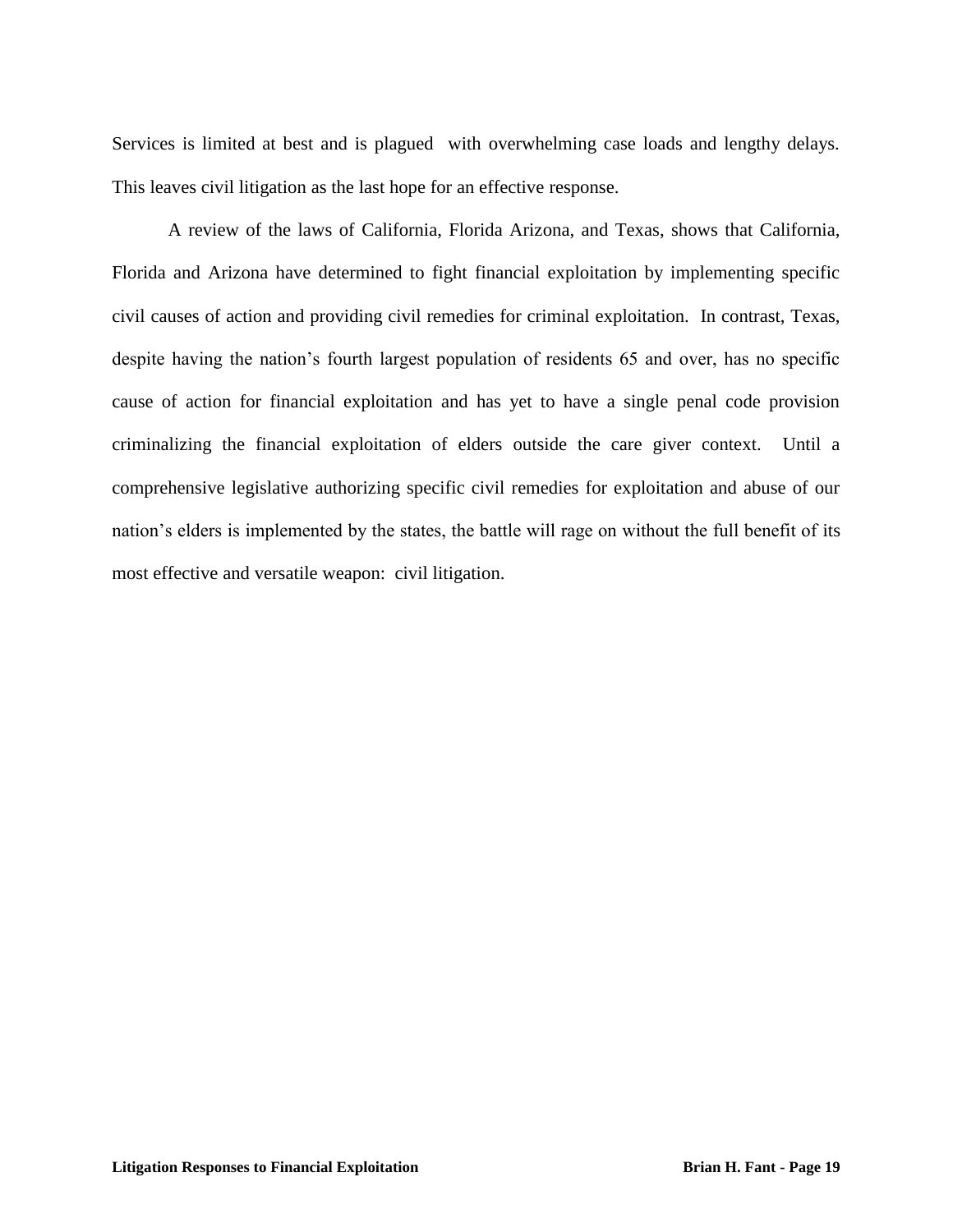### Endnotes

1. National Center on Elder Abuse (March 1999). Elder Abuse Information Series No. 1.

2. Id.

 $\overline{a}$ 

3. National Center on Elder Abuse (2005). Elder Abuse Prevalence and Incidence due to the prevalence of underreporting, the estimates of financial exploitation were only one in 25 cases, suggesting that there may be as many as 5,000,000 victims each year of financial exploitation alone; JOHN F. WASIK, THE FLEECING OF AMERICA'S ELDERLY, CONSUMERS DIG. (Mar./Apr. 2000).

4. Id.

5. ERICA F. WOOD, THE AVAILABILITY AND UTILITY OF INTERDISCIPLINARY DATA ON ELDER ABUSE: A WHITE PAPER FOR THE NATIONAL CENTER ON ELDER ABUSE, NCEA (May 2006).

6. *See, e.g.*, California Welfare and Institutions Code §§ 15600, et. seq., 15610.63 and 15657.5, et. seq.; FLA STAT. tit. XLV, Torts, ch. 772, "Civil Remedies for Criminal Practices"; ARIZ. STAT. § 46-456.

7. Id.

8. Table 1, Estimates of the Resident Population by Selected Age Groups for the United States, States and Puerto Rico: July 1, 2009 (SC-EST 2009-01), U.S. Census Bureau, Population Division, Release Date June 2010.

9. *See* Tex. Penal Code § 22.04(a-1).

10. Nordheimer, John, "A New Abuse of the Elderly: Theft by Kin and Friends," *New York Times*, 12/16/91, pp. 1, 16.

11. *See, e.g.,* LAWRENCE FROLIK AND RICHARD KAPLAN, ELDER LAW IN A NUTSHELL, 394 (1999) (defining financial abuse as the "repeated, improper or illegal use" of assets).

12. *See, e.g.,* ARIZ. REV. STAT. §46-451(A)(4); TEX. HUM. RES. CODE. ANN. § 48.002(3); FLA. STAT. ANN § 415.102(8)(a).

13. FLA. STAT. ANN. § 415.102(8)b).

14. National Consumer League. 2003. Credit Card Scams Bump Prizes and Sweepstakes as #1 Telemarketing Fraud, Wash., D.C.

15. Congressional Record Vol. 148, Pt. 4, April 11, 2002 to April 24, 2002, tit. V. § 2(a)(7) and (8).

16. National Fraud Information Center, 2003. *Internet Fraud Statistics,* Wash., D.C.: National Consumer League.

17. Internet Fraud, Scam and Crime Statistics, Internet Crime Complaint Center 2009.

18. *See* Audrey S. Garfield, Note, Elder Abuse and the States' Adult Protective Services Response: Time for a Change in California, 42 HASTINGS L.J. 861, 863-64 (1990).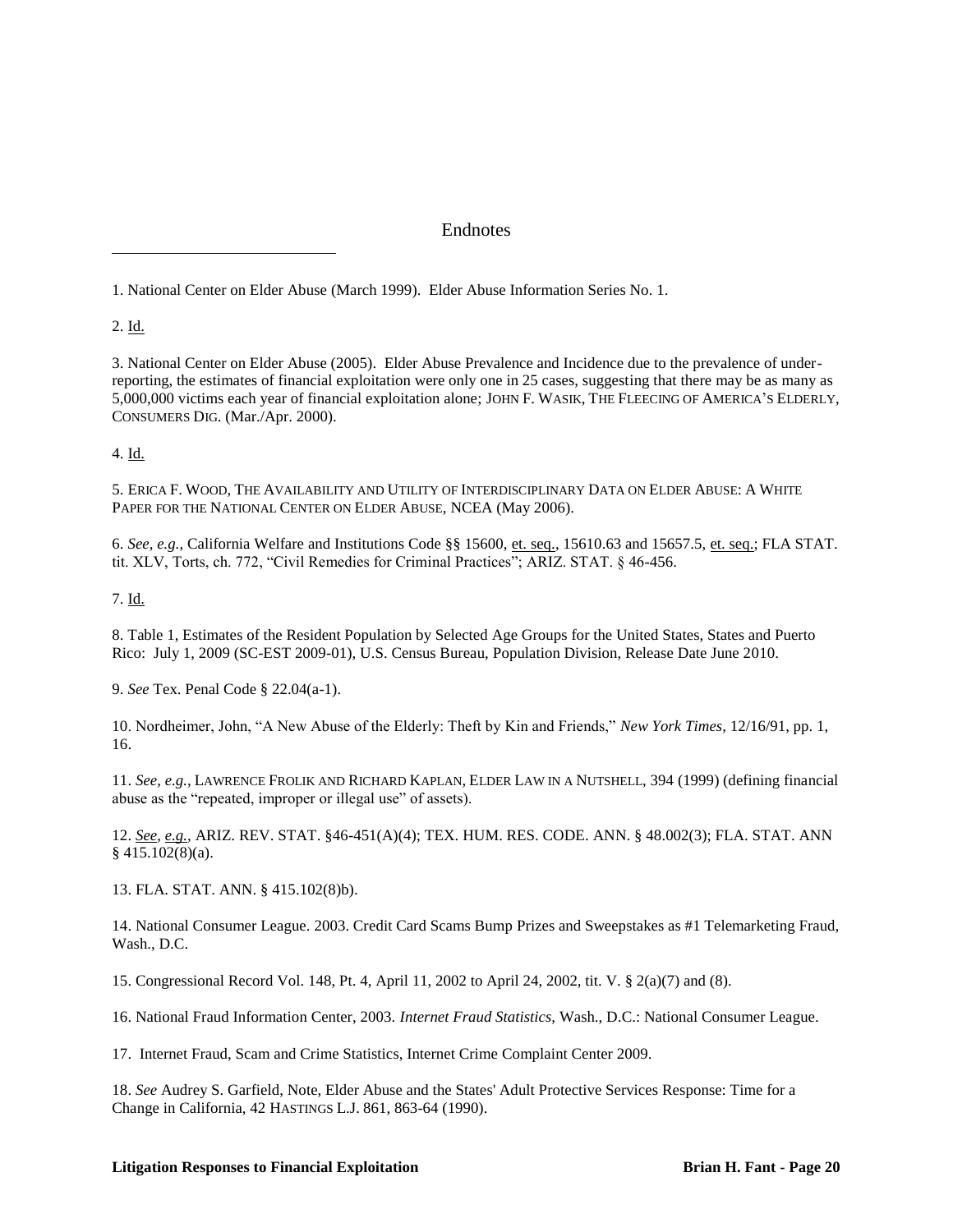19. *See, e.g.,* The Battered Elder Syndrome: An Exploratory Study (M. Block & J. Sinnott eds., 1979); LEGAL RESEARCH AND SERVICES FOR THE ELDERLY, Elder Abuse in Massachusetts: A Survey of Professionals and Paraprofessionals (1979) (prepared by H. O'Malley, H. Segars, R. Perez, V. Mitchell & G. Kneupfel).

20. *See* House Subcomm. on Health & Long-Term Care, 101st Cong., Elder Abuse: A Decade of Shame and Inaction (Comm. Print 1990). The 1990 House Report was the followup to a 1981 report: House Select Comm. on Aging,  $97<sup>th</sup> Cong., Elder Abuse: An Examination of a Hidden Problem (Comm. Print 1981).$ 

21. Toshio Tatara & Lisa Blumerman, Nat'l Center on Elder Abuse, Summaries of the Statistical Data on Elder Abuse in Domestic Settings: An Exploratory Study of State Statistics for FY 93 and FY 94 (1996) (noting that twelve percent of substantiated abuse reports for 1993 and 1994 were reports of financial abuse).

22. *See, e.g.,* Hannie C. Comijs et al., Elder Abuse in the Community: Prevalence and Consequences, 46 J. AM. GERIATRICS SOC'Y 885 (1998) (noting that 1.4 percent of the study sample had experienced financial abuse).

23. Administration on Aging, U.S. Dept. of Health and Human Services. Introduction at http://www.aoa. dhas.gov/ abuse/reportD:intro.html.

24. *See* U.S. Dept. of Health and Human Services, HHS Announces New National Center on Elder Abuse, M2 Presswire, Oct. 9, 1998, *available at* 1998 WL 16527054.

25. *Hearing on Elder Justice: Protecting Seniors from Abuse and Neglect: Hearing before the Committee on Finance, U.S. Senate,* 107<sup>th</sup> Cong. (S. Hrg. 107-734) (2002). Retrieved from http://finance.senate.gov/hearings/ hearing/download/?id=896dcda7-0206-47c2-9796-30f39aedd2.

26. Sen. John Breaux (D-La) was the Ranking Member of the U.S. Senate Special Committee on Aging and is a Senior Member of the Committee on Finance. Sen. Orring Hatch (R-Ut) was the Chairman of the U.S. Senate Committee on the Judiciary and is a Member of the Senate Special Committee on Aging.

27. Sen. John Breaux, Sen. Orring Hatch, ELDER L.J., Vol. XI, p. 207, 04/18/03.

28. Id., p. 208.

 $\overline{a}$ 

29. EJA (Elder Justice Act) P.L. 111-148 (enacted March 23, 2010 as part of the Patient Protection and Affordable Care Act (H.R. 3590)).

30. 42 U.S.C.A. 1397 m-5. The Elder Justice Act expressly states that "nothing in this division shall be construed as - 2) creating a private cause of action for a violation of this division."

31. For a state-by-state compilation of statutes addressing financial abuse, *see* Carolyn L. Dessin, Financial Exploitation Statutes' Impact on Domestic Relations Practice, 16 J. AM. ACAD. MATRIMONIAL LAW 379 (2000).

32. *See* Marshall B. Kapp, Key Words in Ethics, Law, and Aging: A Guide to Contemporary Usage 51-52 (1995). "The *Parens Patriae* power is the inherent authority of a state to take action to protect persons who cannot or will not protect themselves from harm." *Id.* at 51.

33. *See* Black's Law Dictionary 712 (7th ed. 1999) (defining "guardian" as "[o]ne who has the legal authority and duty to care for another's person or property, esp. because of the other's infancy, incapacity, or disability.").

34. *See* Sally Balch Hurme & Erica Wood, Guardian Accountability Then and Now: Tracing Tenets for an Active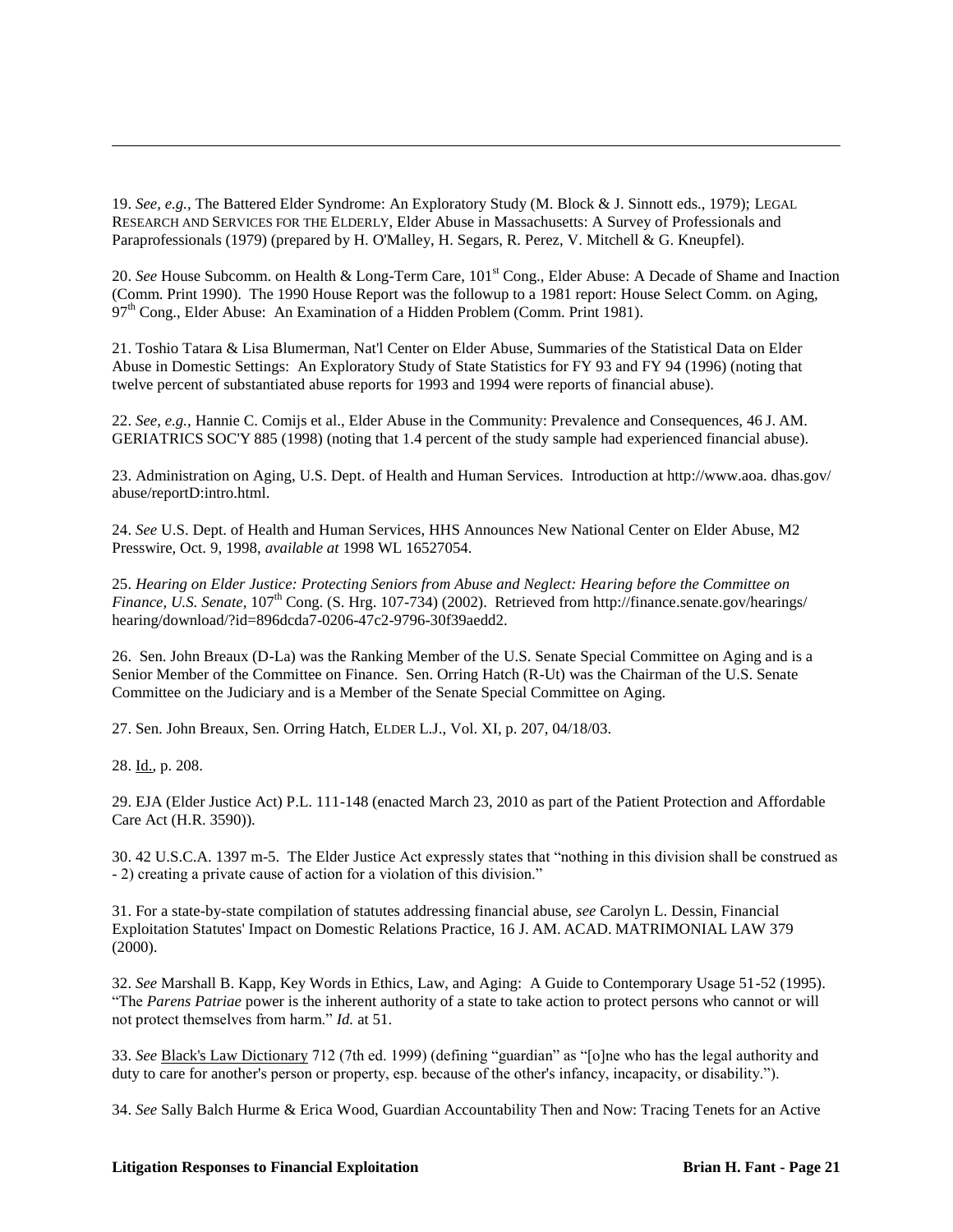Court Role, 31 STETSON L. REV. 867 (2002); *see also* Austin Wakeman Scott & William Franklin Fratcher, The Law of Trusts § 7 (4th ed. 1987).

35. Carolyn L. Dessin, Financial Abuse of the Elderly: Is the Solution a Problem? 34 MCGEORGE L. REV. (Winter 2003) 267, 282.

36. Tex. Hum. Res. Code § 48.001.

 $\overline{a}$ 

37. Tex. Hum. Res. Code § 48.004.

38. Tex. Hum. Res. Code § 48.002(a)(3).

39. *See* Carolyn L. Dessin, Financial Abuse of the Elderly: Is the Solution a Problem? supra, p. 288.

40. Tex. Penal Code § 22.04(c)(2).

41. Tex. Penal Code § 22.04(c)(4).

42. Tex. Penal Code § 22.04 "Injury to a Child, Elderly Individual, or Disabled Individual."

43. Tex. Penal Code § 22.04(a-1).

44. Tex. Penal Code § 22.04(a)

45. Tracy Wilson, "Elder Abuse is a Tragedy on the Rise," *LA Times* (Aug. 9, 1998) at B1 (noting that agencies responsible for handling abuse reports are only able to respond to a fraction of complaints because of limited staff and funding).

46. Suzanne J. Levitt and Rebecca J. O'Neill, SA: A Call for a Functional Multidisciplinary Approach to Intervention in Cases of Elder Abuse, Neglect and Exploitation: One Legal Clinic's Experience, 5 ELDER L.J. 195, 207 (1997).

47. Elder Financial Abuse Task Team Report to the California Commission on Aging, *available at* http://ccoa.ca. gov/pdf/Elder\_Financial\_Abuse.pdf (last accessed June 26, 2007).

48. Id.

49. 2005 CA A.C.R. 8.

50. *See* CA WELF. & INST. CODE § 15610-15610.65.

51. CA WELF. & INST. CODE § 15610.07(a).

52. CA WELF. & INST. CODE § 15610.27.

53. Id., p. 19.

54. CA WELF. & INST. CODE § 15610.23.

55. CA WELF. & INST. CODE § 15610.30.

56. CA WELF. & INST. CODE § 15610.30 *amended by* 1997 CAL. STAT. ch. 724 (A. B. 1172).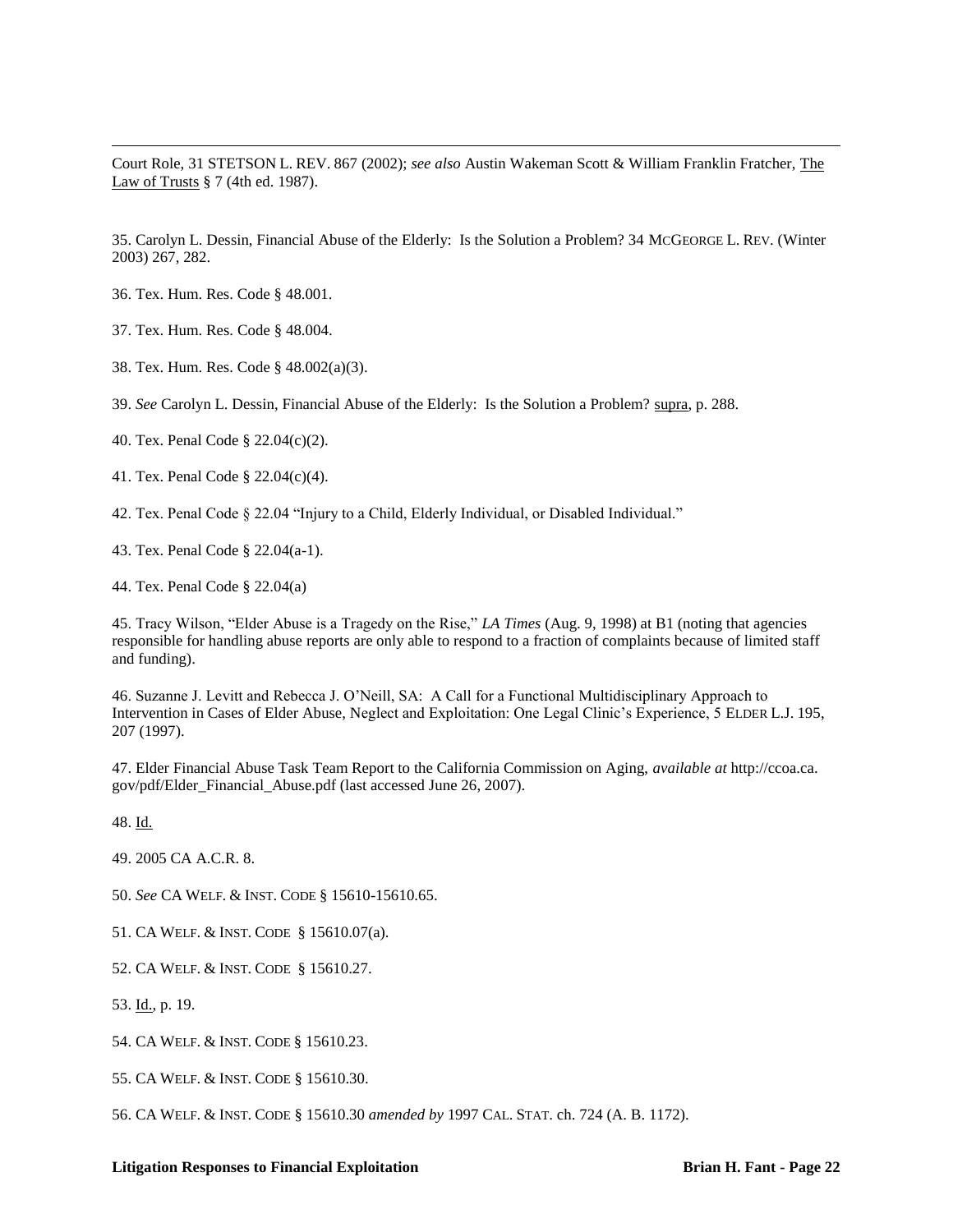- 57. CA WELF. & INST. CODE § 15610.30 (b) and (c).
- 58. CA WELF. & INST. CODE § 15657.5(a).

 $\overline{a}$ 

- 59. CA WELF. & INST. CODE § 15657.5(b).
- 60. CA WELF. & INST. CODE § 15657.5(a)(b).
- 61. 2009 CA CIV., CODE § 3345, Penal Damages.
- 62. 2009 CA CIV., CODE § 1761(f).
- 63. 2009 CA CIV., CODE § 3345(b)(1).
- 64. FLA. ANN. STAT. § 415.1111. Civil actions 2010.
- 65. FLA. ANN. STAT. § 415.102(27).
- 66. FLA. ANN. STAT. § 415.102(8)(a)(1) and (2); (8)(b).
- 67. FLA. ANN. STAT. § 415.1111.
- 68. Id., § 415.1111.
- 69. Id., § 415.1111.
- 70. FLA. ANN. STAT. § 772.11.
- 71. FLA. ANN. STAT. § 772.11(1).
- 72. *Cf.* FLA. ANN. STAT. ch. 812.014 (theft), with FLA. ANN. STAT. § 415.102(8).
- 73. FLA. ANN. STAT. ch. 812.014.
- 74. FLA. ANN. STAT. § 415.1115.

75. *See* Seymour H. Moskowitz, Reflecting Reality: Adding Elder Abuse and Neglect to Legal Education, 47 LOI. L. REV. 191, 211 (2001); *see, e.g.,* Denton v. American Family Care Corporation, 945 P.2d 1283 (Ariz. 1997).

76. Id.

- 77. ARIZ. REV. STAT. § 46-456, et. seq.
- 78. Id., §46-456(A).
- 79. ARIZ. REV. STAT. § 451(A)(9).
- 80. ARIZ. REV. STAT. § 46-451(A)(4).
- 81. ARIZ. REV. STAT. § 46-456(I)(4)(a)-(d).